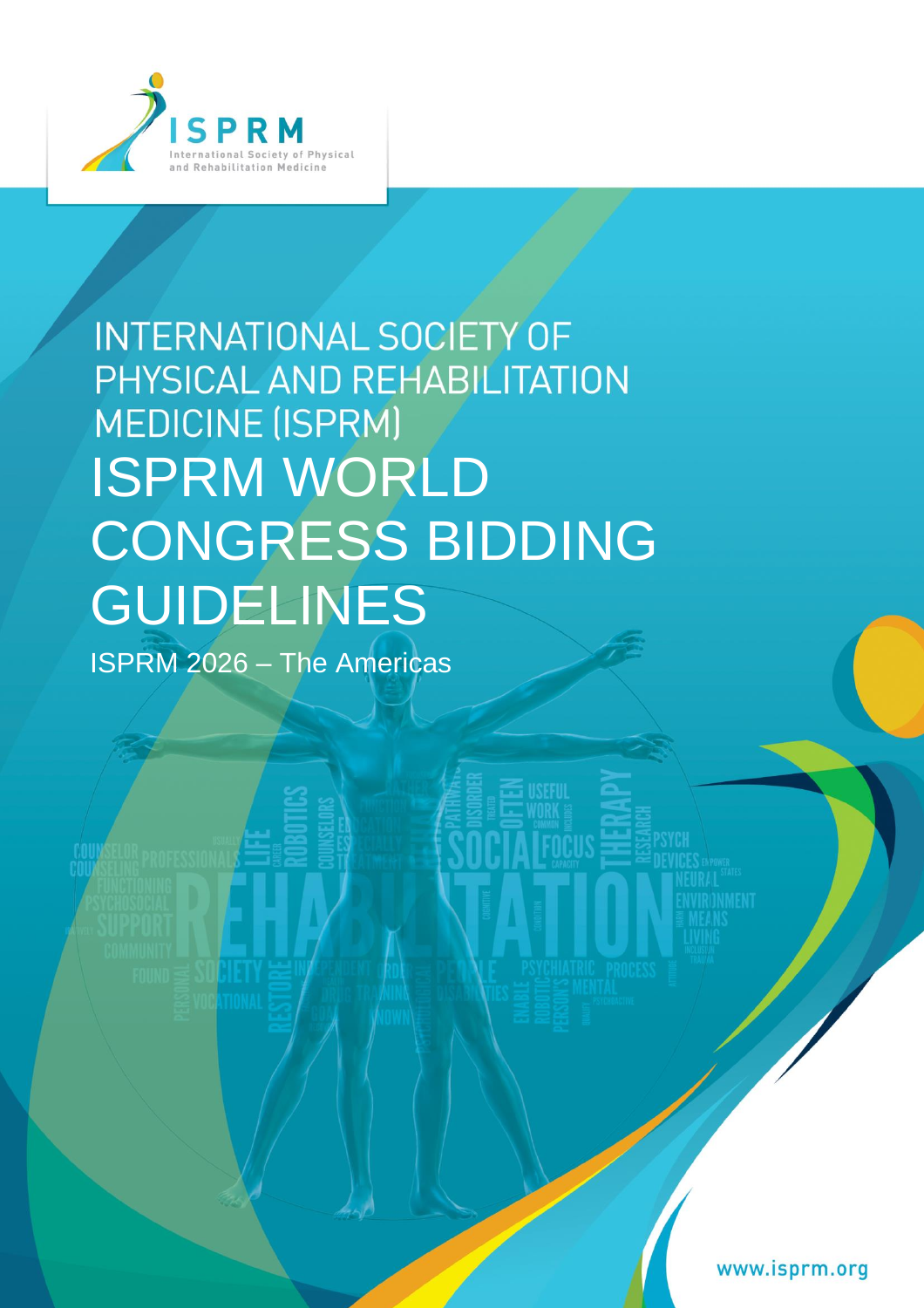

# **Contents**

| 2.6 Social Program (to be organized within the budget and in compliance with CME regulations)  5 |  |
|--------------------------------------------------------------------------------------------------|--|
|                                                                                                  |  |
|                                                                                                  |  |
|                                                                                                  |  |
|                                                                                                  |  |
|                                                                                                  |  |
|                                                                                                  |  |
|                                                                                                  |  |
|                                                                                                  |  |
|                                                                                                  |  |
|                                                                                                  |  |
|                                                                                                  |  |
|                                                                                                  |  |
| 3.8 Appeals.                                                                                     |  |
|                                                                                                  |  |
|                                                                                                  |  |
|                                                                                                  |  |
|                                                                                                  |  |
|                                                                                                  |  |
|                                                                                                  |  |
|                                                                                                  |  |
|                                                                                                  |  |
|                                                                                                  |  |
|                                                                                                  |  |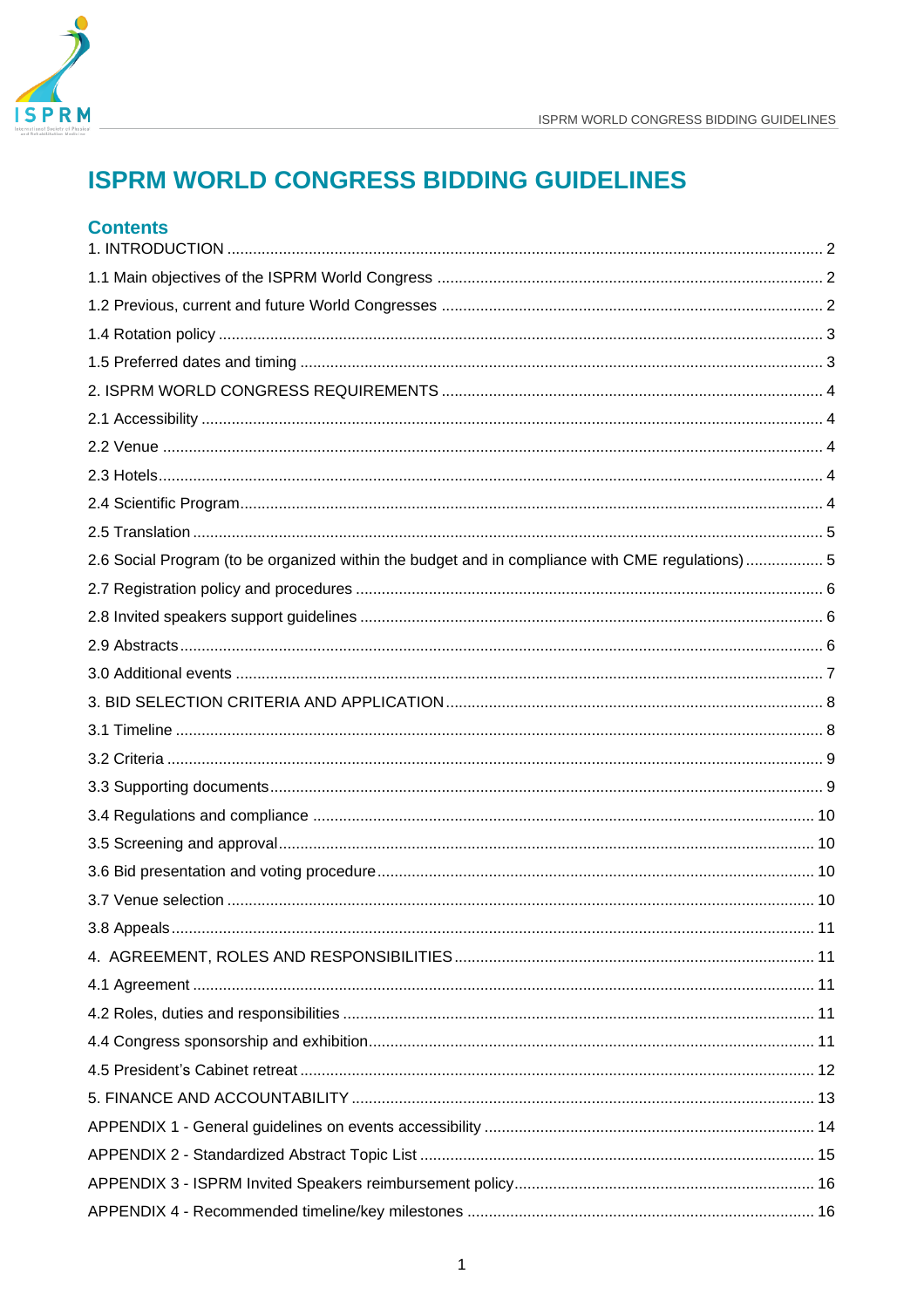

# <span id="page-2-0"></span>**1. INTRODUCTION**

This document outlines the bidding requirements for the International Society of Physical and Rehabilitation Medicine (ISPRM) to be met by the destination and venue host bidder for the ISPRM World Congress. The document also outlines the main objectives for holding the conference and provides background information.

# <span id="page-2-1"></span>**1.1 Main objectives of the ISPRM World Congress**

The ISPRM World Congress is a high-level scientific meeting, providing information about developments in the field and high-quality educational elements for clinicians and young scientists.

- **1.** Science
	- To present and discuss recent research
	- To inform about new trends in research and recent results
- **2.** Education and Guidance
	- To provide scientific evidence and best practice updates
	- To present relevant issues designated to stimulate discussion
	- To improve skills for clinical practice
	- To provide guidance for the field of PRM
- **3.** Society
	- To brief delegates on ISPRM achievements and current projects
	- To engage in strategic exchange of ideas
	- To conceptualize the PRM specialty and its position within the health system
	- To increase awareness of the field of PRM amongst the general public and the medical community
	- To develop strategies to improve daily practice
- **4.** Networking
	- To strengthen interaction through social events and time for informal personal exchanges
- **5.** Presentation of Awards

# <span id="page-2-2"></span>**1.2 Previous, current and future World Congresses**

The International Society of Physical and Rehabilitation Medicine (ISPRM) is the result of the merger of the International Rehabilitation Medicine Association (IRMA) and the International Federation of Physical and Rehabilitation Medicine (IFPM&R) on 13 November 1999.

The first ISPRM World Congress was held in 2001 in Amsterdam as a biennial congress. Since 2013, the ISPRM World Congress has been organized on an annual basis.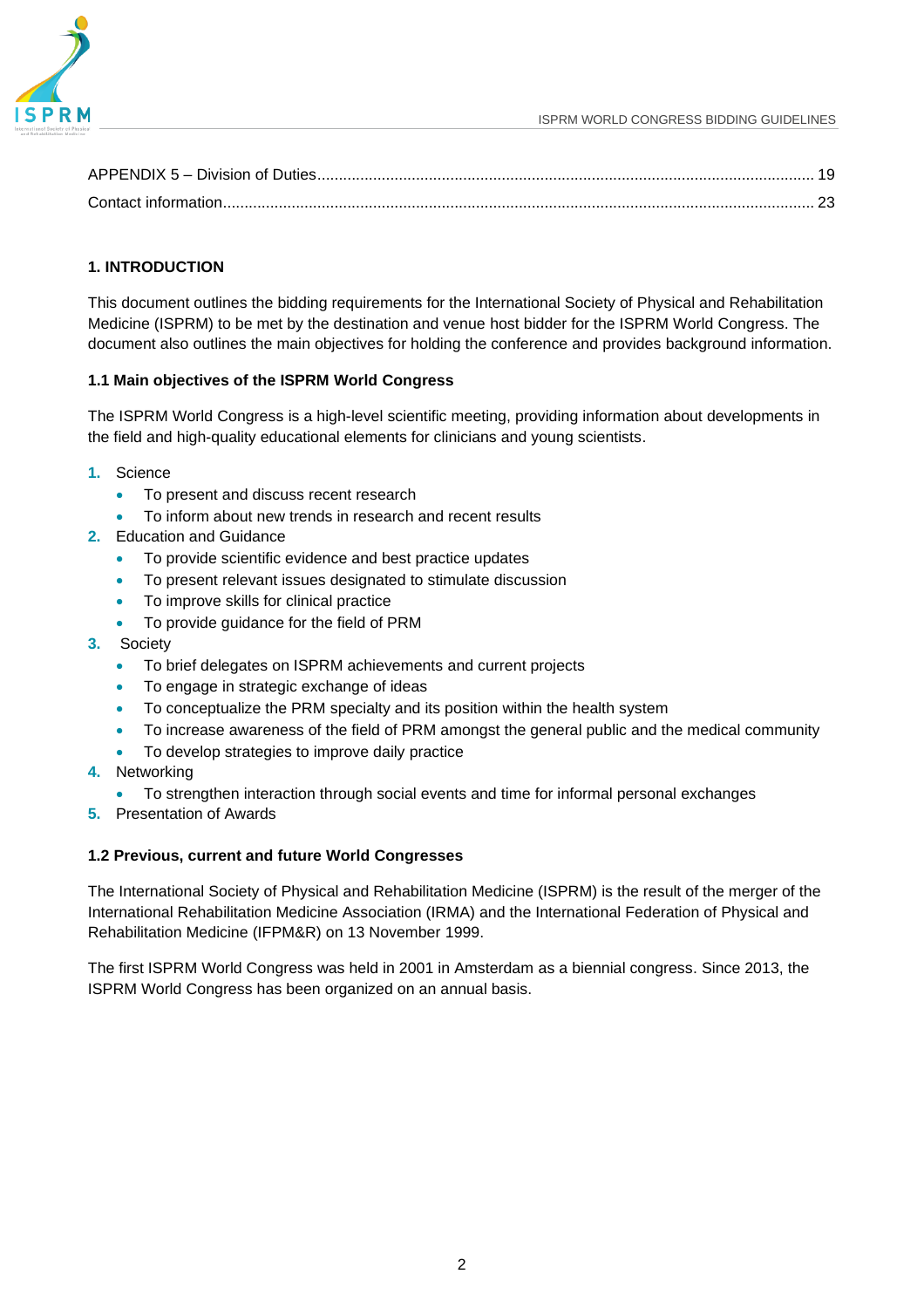

Below is a listing of past, current & future ISPRM World Congresses locations:

| <b>Europe, Eastern</b>                   | <b>Asia &amp; Oceania</b>                                                             | <b>The Americas</b>                       |
|------------------------------------------|---------------------------------------------------------------------------------------|-------------------------------------------|
| <b>Mediterranean &amp; Africa</b>        |                                                                                       |                                           |
| ISPRM 2001 - 1st ISPRM World             |                                                                                       |                                           |
| Congress                                 |                                                                                       |                                           |
| Amsterdam, the Netherlands               |                                                                                       |                                           |
| ISPRM 2003 - 2 <sup>nd</sup> ISPRM World |                                                                                       | ISPRM 2005 - 3rd ISPRM World              |
| Congress                                 |                                                                                       | Congress                                  |
| Prague, Czech Republic                   |                                                                                       | Sao Paulo, Brazil                         |
|                                          | ISPRM 2007 - 4th ISPRM World                                                          |                                           |
|                                          | Congress                                                                              |                                           |
|                                          | Seoul, Korea                                                                          |                                           |
| ISPRM 2009 - 5th ISPRM World             |                                                                                       | ISPRM 2011 - 6 <sup>th</sup> ISPRM World  |
| Congress                                 |                                                                                       | Congress                                  |
| Istanbul, Turkey                         |                                                                                       | San Juan, Puerto Rico                     |
|                                          | ISPRM 2013 - 7 <sup>th</sup> ISPRM World                                              | ISPRM 2014 - 8th ISPRM World              |
|                                          | Congress                                                                              | Congress                                  |
|                                          | Beijing, China                                                                        | Cancun, Mexico                            |
| ISPRM 2015 - 9th ISPRM World             | ISPRM 2016 - 10th ISPRM World                                                         | ISPRM 2017 - 11 <sup>th</sup> ISPRM World |
| Congress                                 | Congress                                                                              | Congress                                  |
| Berlin, Germany                          | Kuala Lumpur, Malaysia                                                                | Buenos Aires, Argentina                   |
| ISPRM 2018 - 12th ISPRM                  | ISPRM 2019 - 13th ISPRM World                                                         | ISPRM 2020 - 14th ISPRM World             |
| <b>World Congress</b>                    | Congress                                                                              | Congress                                  |
| Paris, France                            | Kobe, Japan                                                                           | Orlando, USA                              |
|                                          | ISPRM 2021 - 15 <sup>th</sup> ISPRM World Congress (VIRTUAL) due to COVID-19 pandemic |                                           |
|                                          | Swap of the 2023 & 2024 World Congresses                                              |                                           |
| ISPRM 2022 - 16th ISPRM                  | ISPRM 2023 - 17th ISPRM World                                                         | ISPRM 2024 - 18th ISPRM World             |
| <b>World Congress</b>                    | Congress                                                                              | Congress                                  |
| Lisbon, Portugal                         | Cartagena, Colombia                                                                   | Sydney, Australia                         |
| ISPRM 2025 - 19th ISPRM                  |                                                                                       | ISPRM 2026 - 20th ISPRM World             |
| <b>World Congress</b>                    |                                                                                       | Congress                                  |
| Dead Sea, Jordan                         |                                                                                       | ???? - The Americas                       |

# <span id="page-3-0"></span>**1.4 Rotation policy**

The selection of a future ISPRM World Congress destination will be made approximately 4 years prior to the congress.

The ISPRM World Congress rotates among the three ISPRM regions:

- Asia & Oceania
- **The Americas**
- Europe, Eastern Mediterranean, Africa

#### <span id="page-3-1"></span>**1.5 Preferred dates and timing**

The ISPRM World Congress should preferably take place in **May or June** (consideration to be given to Religious and National holidays). The timing is currently as follows, but can be changed in the future:

• Set-up: 2 days prior to Opening (Saturday-Sunday or Friday-Saturday depending on venue)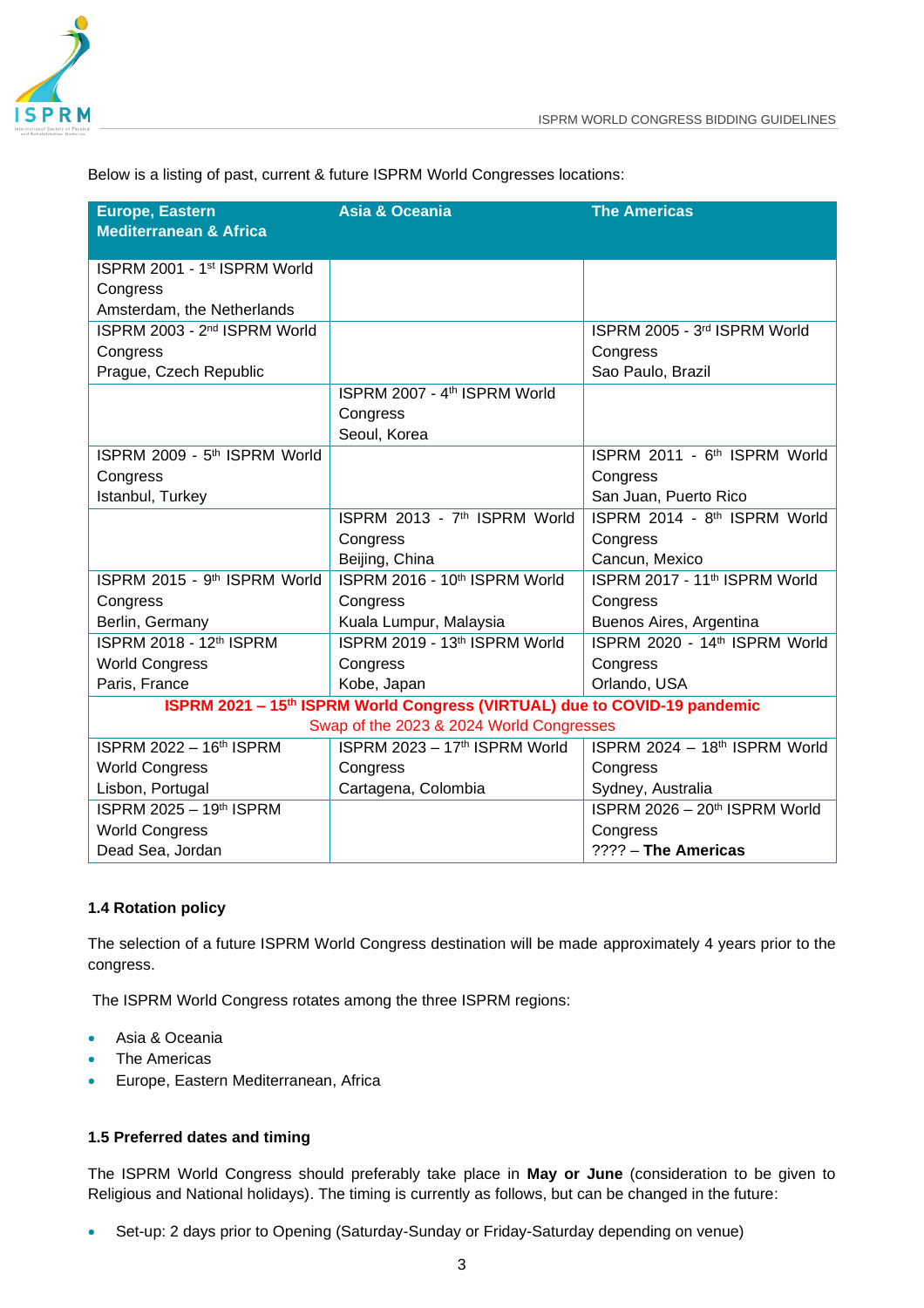

- Pre-conference sessions, workshops and courses: Saturday and Sunday (up to 1.5 hours before the opening ceremony)
- Committee meetings: Sunday
- Congress days: 3.5 days: Monday Thursday

# <span id="page-4-0"></span>2. ISPRM WORLD CONGRESS REQUIREMENTS

These standards are a set of minimum requirements for the successful planning and implementation of the ISPRM World Congress, including venue and hotel characteristics, scientific and social programs, sponsorship, and registration standards.

# <span id="page-4-1"></span>**2.1 Accessibility**

The country hosting the ISPRM World Congress should be accessible to people from all nationalities

desiring to participate in the ISPRM World Congress regardless of their nationality.

In case accessibility is an issue, ISPRM reserves the right to change to another hosting country/National Society.

# <span id="page-4-2"></span>**2.2 Venue**

- City served by an international airport
- Public transport and/or shuttle service available from airport to the city and from hotels to Congress venues
- Plenary Hall for **at least 2000** participants
- **Ideally a maximum of 6 parallel** rooms with 250-600 seats
- 1 executive room with printer and PC connection throughout the congress
- For pre-congress days: at least 5 workshop rooms 30-100 people
- For pre-congress day: 4 meeting rooms 20-50 people for ISPRM business meetings
- 2-3 smaller meeting rooms 15-20 people
- Speaker ready room
- 3,000 m² 4,000 m² gross for exhibition and catering
- Space to have (e)poster presentations & (e)poster sessions
- Food court/Cafeterias to serve all paying participants (may not be included in the registration fee)
- Full range of physical and communication accessibility (see [Appendix 1\)](#page-14-0)

# <span id="page-4-3"></span>**2.3 Hotels**

- The host city shall have at least 1,250 hotel rooms of various categories (3-5 stars) easily accessible by public transportation to the Congress venue
- Offer a selection of low cost / budget accommodation
- Have rooms accessible by people using wheelchairs and with roll-in showers
- The Local organiser will be responsible for negotiating special rates available for invited speakers and participants of the Congress with preferred/selected hotels.

# **2.4 Scientific Program**

• The Congress MUST be CME accredited and be compliant to the current policies about ethics;

#### **Requirements SUMMARY**

- 1 plenary hall for **at least 2000**
- parallel halls for 250-600 people (ideally, up to 6 parallel rooms)
- 1 executive room
- 2-3 smaller meeting rooms for 15-20 people
- 3,000-4,000 m2 gross for exhibition and catering
- For pre-congress day: 4 meeting rooms 20-50 people and 5 workshop rooms 30-100 people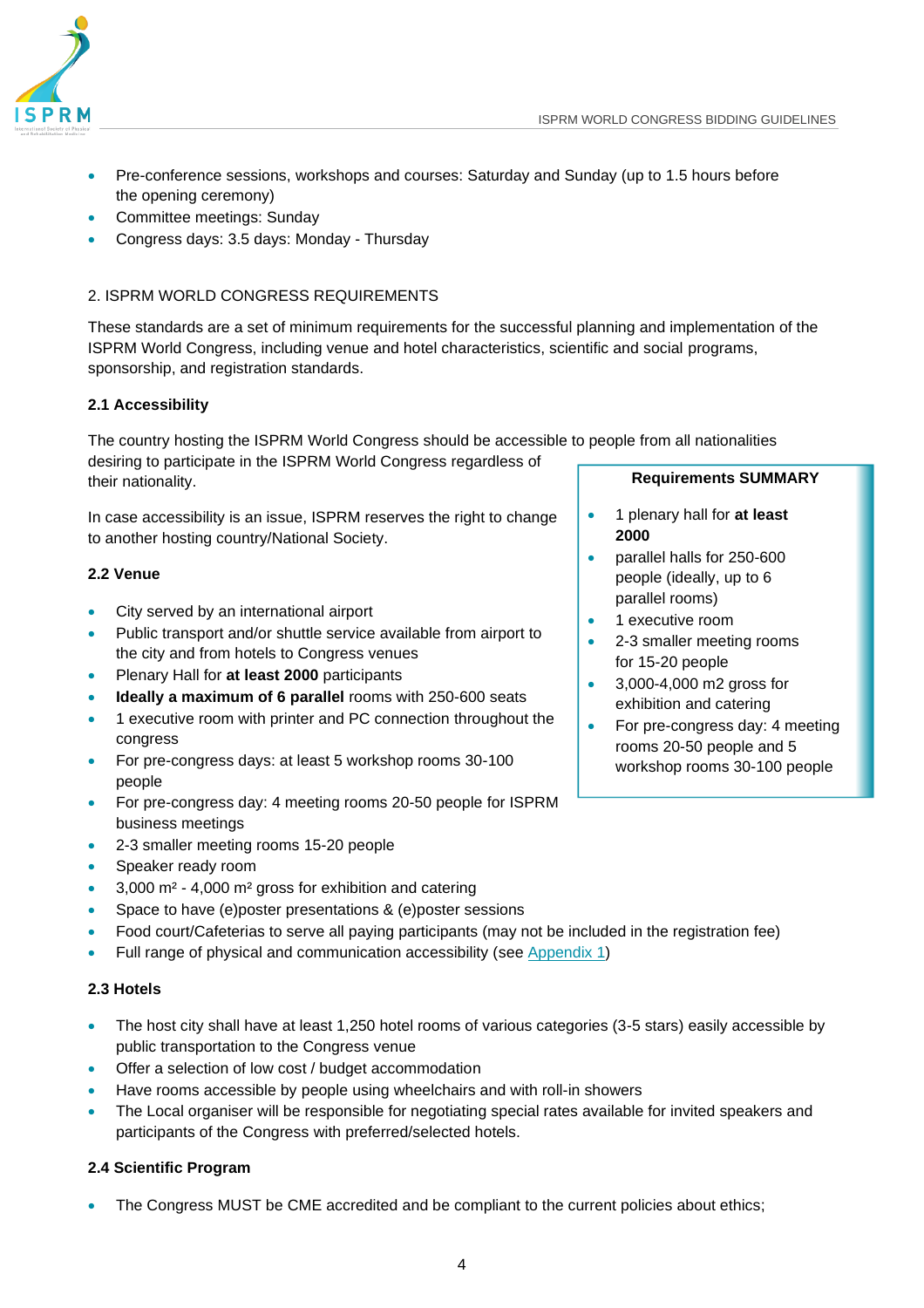

- Presentations MUST be saved and later sent to ISPRM (within 3 months of the end of the congress); LOC/PCO must request signed permission to each Lecturer.
- Keynote Lectures MUST be recorded and sent to ISPRM (within 3 months of the end of the congress); Recording of all sessions shall be first evaluated and then paid by ISPRM. LOC/PCO is to provide a table of costs and request signed permission to each Lecturer.
- All aspects of the scientific program shall be organized and coordinated by the Congress Scientific Committee (see [http://www.isprm.org/wp-content/uploads/2018/12/ISPRM-Committee-operational](http://www.isprm.org/wp-content/uploads/2018/12/ISPRM-Committee-operational-guidelines-Congress-Scientific-Committee-Nov-2018.pdf)[guidelines-Congress-Scientific-Committee-Nov-2018.pdf](http://www.isprm.org/wp-content/uploads/2018/12/ISPRM-Committee-operational-guidelines-Congress-Scientific-Committee-Nov-2018.pdf) for composition and rules and regulations for the Congress Scientific Committee) in conjunction with the ISPRM President's Cabinet
- All scientific aspects of the Congress, including program, abstracts, (e)posters etc., shall adhere to the ISPRM standardized abstract topic list (for current listing, see [Appendix 2\)](#page-15-0)
- The program shall include:
	- o Keynote Lectures (up to 10)
	- o Invited lectures (to be decided on the best interest of ISPRM, scientific knowledge and clinical practice) (up to 100; with an equitable distribution among the three ISPRM regions)
	- o Oral paper sessions (one of which shall be coordinated in conjunction with ISPRM's World Youth Forum Task Force, under the responsibility of the Congress Scientific Committee, to take place on the 1st congress day);
	- $\circ$  (e) Poster presentation sessions (rules on oral and poster formats, structures, and models to be decided and disseminated before the Congress)
	- o Plenary and learning sessions (part of educational tracks, open to all Congress participants and include keynote speeches)
	- o Between 4 and 6 simultaneous/parallel sessions
	- o Clinical sessions
	- o Junior researcher sessions and workshops
	- $\circ$  Hands on workshops (cost to attend workshops may not be included in the registration fee)
	- o Round tables addressing clinical and scientific controversies
	- $\circ$  Committee driven sessions Each of the ISPRM committees is entitled to submit a minimum of one session for inclusion in the program, any session is subject to CSC approval
	- o Joint sessions Sessions with ISPRM partner societies/associations
- Local knowledge, ideas, research and scientific profile
- Accepted abstracts are to be published in the Journal of the International Society of Physical and Rehabilitation Medicine (JISPRM)
- Time slots for side symposiums and workshops sponsored by Industry are to be foreseen in the program, but should not be in competition with the Congress Scientific Program and present no conflict of interest
- Side sessions to the Congress can be organized and funded by ISPRM.

# <span id="page-5-0"></span>**2.5 Translation**

Dependent on the congress location and local requirements, translation services (possibly including sign language interpreters) may be required. These costs are to be sponsored by the Local Organizing Committee or the National PRM Association of the host country.

# <span id="page-5-1"></span>**2.6 Social Program (to be organized within the Congress budget and in compliance with CME regulations)**

- Opening Ceremony and Welcome Reception
- Presidential Dinner\* (by invitation only) and/or
- Networking Event (registration is NOT included in the Congress registration fee)
- Closing ceremony (including the Sydney Licht Lecture, and introduction to the next ISPRM World Congress and its president)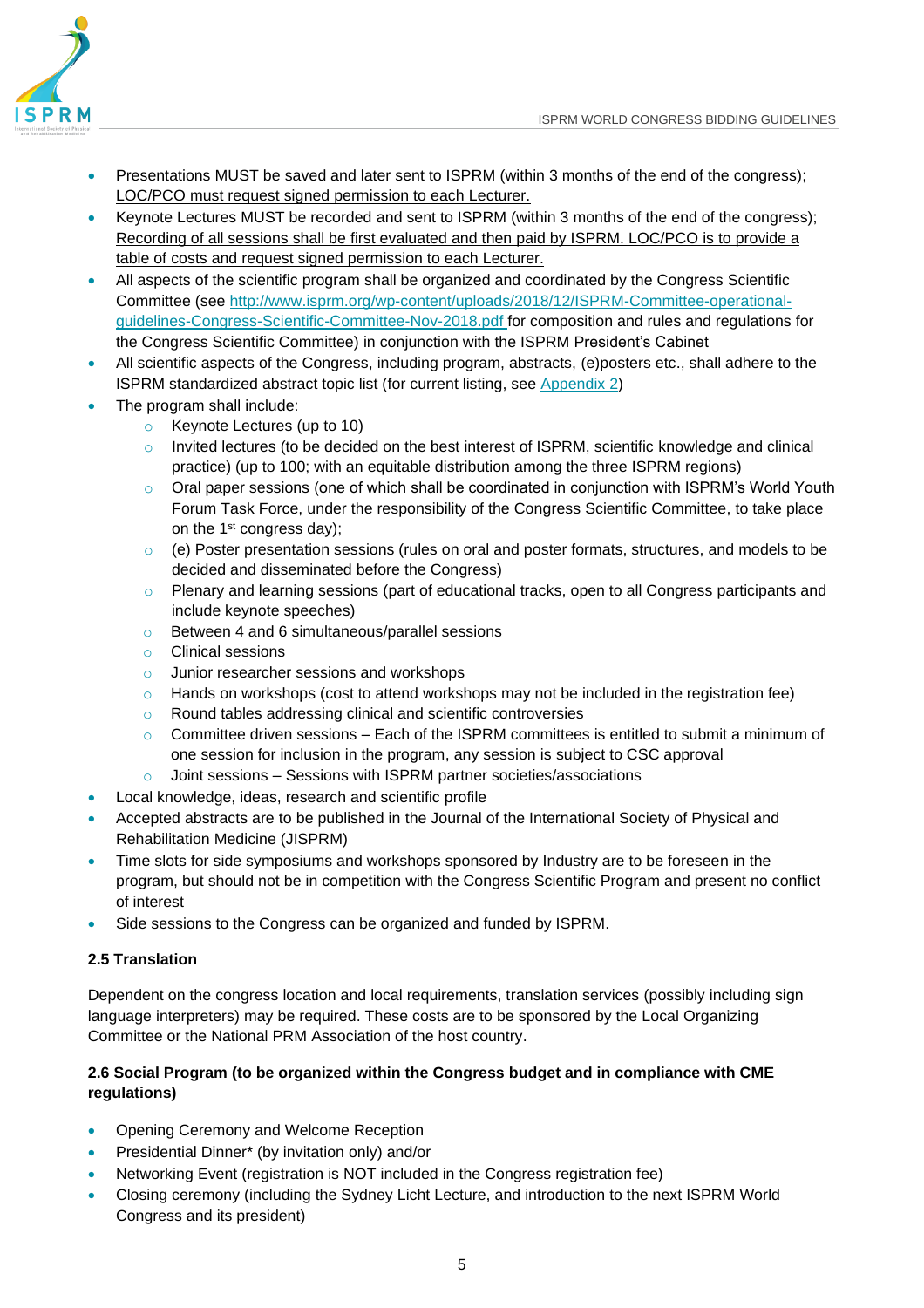

\*This event is not part of the ISPRM program in any way and is not to be promoted in any form.

# <span id="page-6-0"></span>**2.7 Registration policy and procedures**

Registration policies and procedures, including registration rates, will be determined by the ISPRM President's Cabinet with proposals from the Local Organizing Committee. Special registration fees must be available for:

- ISPRM members
- undergraduate students,
- residents/interns,
- young researchers and trainees,
- allied health professionals,
- exhibitors,
- group registrations (groups larger than 10 persons),
- and participants coming from countries designated as low and lower-middle income as defined by the World Bank.

Registration fees should be set in relation to the fees charged for previous ISPRM Congresses and in relation to the fees that are applicable for similar Congresses in the region where the Congress takes place.

On-site registration for guests of Congress participants shall be available. The registration fee(s) for guests and the level(s) of access to the programs of the Congress are also to be decided in accordance with the ISPRM. The Local Organizer can propose "one day registration" that must be approved by the President's Cabinet.

Attendance, travel and other costs related to the Congress activities, including the President's Cabinet retreat, by the Executive Director and/or Central Office (1 person) are to be borne by the Congress budget. The person chosen to give the Sydney Licht Lecture and to receive the Herman Flax award has his/her registration fee waived and will be invited to any social events with the associated costs borne on the Congress budget. Should ISPRM give any other specific award(s) the same rule would apply.

# <span id="page-6-1"></span>**2.8 Invited speakers support guidelines**

Policies and guidelines for the invited speakers are included in [Appendix 3.](#page-16-0)

# **2.9 Abstracts\***

Statistics on abstracts submission (and the template for the publication on the JISPRM).

1. Abstract Title (no abbreviations)

2. Authors name (First name, middle name & last name) and all authors separate affiliation

(Department (if applicable), Institute, city and country name).

3. Corresponding author E-mail ID.

4. Abstracts In: Introduction/background, Materials and Methods, Results, Discussion and Conclusion, etc. in sub titles.

5. Any Figures or tables in abstracts then figures and tables citation required in abstract part. Figures should be in tiff, jpg & graphs/tables in word/excel format (Open format/editable format).

- 6. Send all abstracts in one word file or 100 abstracts in one word file.
- 7. All abstracts in word format.

*\*Abstract requirements may change in the future and the organizer will be informed.*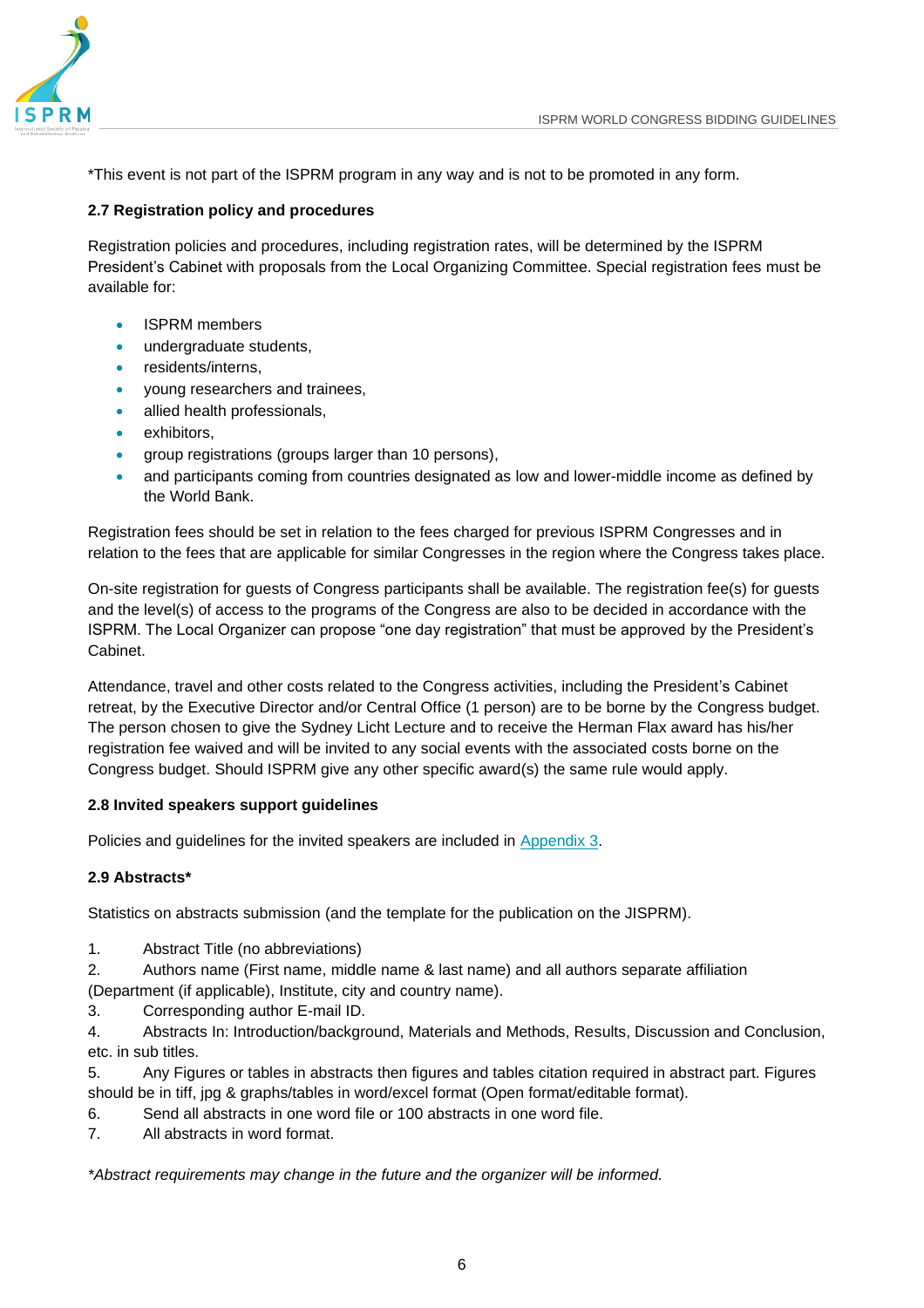

# **3.0 Additional events**

ISPRM encourages the planning of small events outside the scientific programme to generate interaction and recognition within the PRM community.

#### **1. Innovation Contest:**

This annual competition is open to any project manager in the field of health (engineers and bioengineers, researchers from many other areas such as informatics, robotics, biomechanics…) as individual or as a member of a multidisciplinary team, in connection with a promising company. **[Read previous the announcement.](https://mailchi.mp/6beacb10827a/isprm-innovation-contest-in-orlando-368913?e=%5bUNIQID%5d)**

The innovation can be a device, a software, a process or an organization. It has to be in working order at the time of the congress, but not yet marketed. The jury will look at the innovative nature of the project, its usefulness, its capacity for development and its economic potential.

The Jury should be composed by:

- 1. ISPRM President
- 2. ISPRM Congress President
- 3. ISPRM Scientific Committee Chair
- 4. ISPRM WYF representative

This campaign is coordinated and promoted by the Central Office. The LOC collaborates in sharing info. and adding it to the programme (as part of awards ceremony or closing).

- **2. (Optional Fundraiser) A Photo Contest:** LOC is to prepare this mini-fundraiser as part of an engagement campaign to start before the event and winners recognized at the congress (awards ceremony or closing).
- Add Categories (examples): Assistive devices, accessibility, etc.

#### **3. or other fundraising event suggested by the LOC.**

- Funds raised must be donated to local charity that supports a cause related to PRM or PWDs.
- LOC to report to the PC about the decision, final results and facilitate a media coverage by the ISPRM Newsletter/Social Media team to inform about the donation.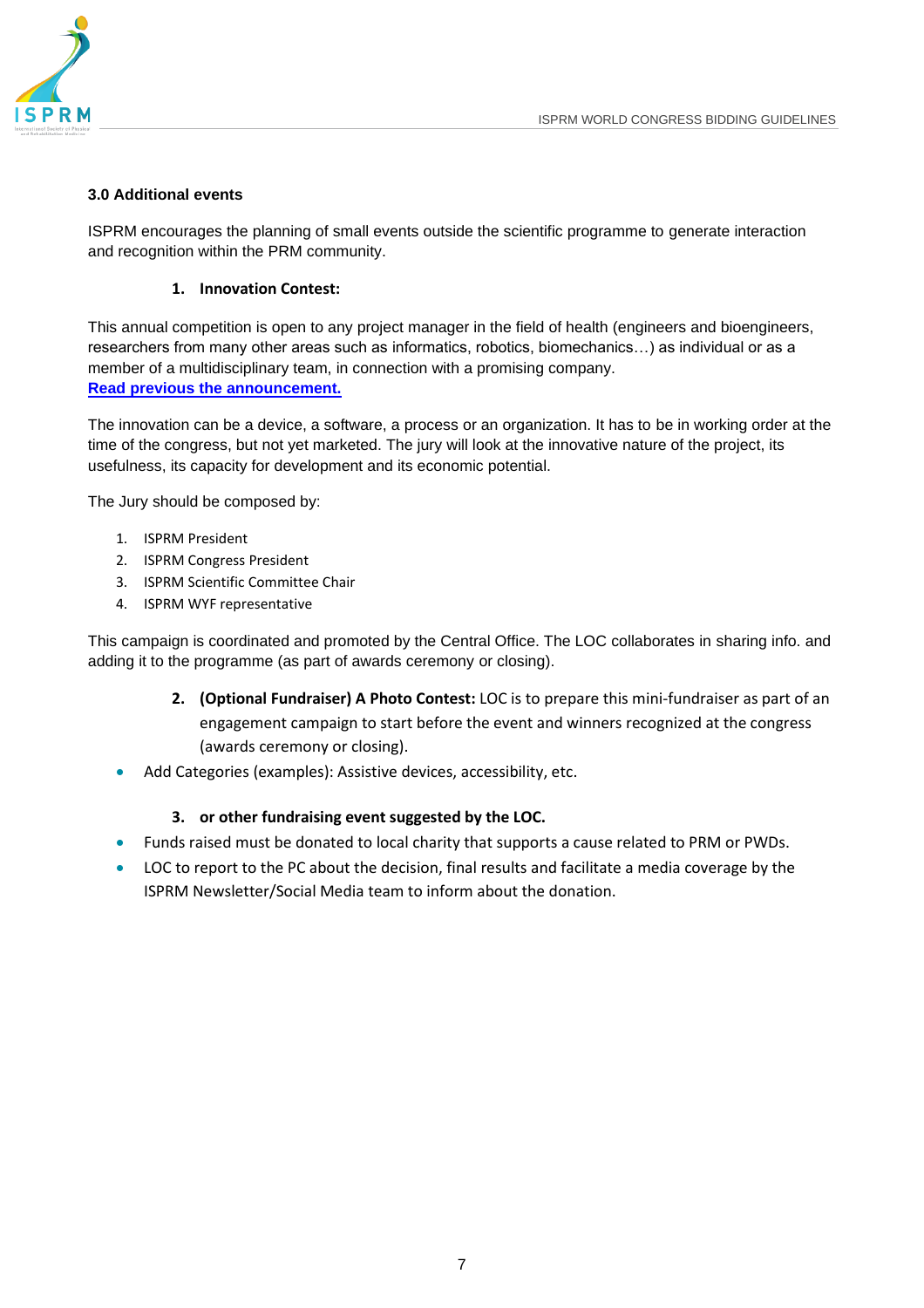

# <span id="page-8-0"></span>**3. BID SELECTION CRITERIA AND APPLICATION**

# <span id="page-8-1"></span>**3.1 Timeline**

The total time for the bid cycle is 20 weeks, according to the below recommended timeline:

<span id="page-8-2"></span>

| Item                                                                                                                                                                                                                                          | No° of weeks before<br>destination selection | <b>DD/MM/YY</b>      |
|-----------------------------------------------------------------------------------------------------------------------------------------------------------------------------------------------------------------------------------------------|----------------------------------------------|----------------------|
| Deadline to submit letter of intent                                                                                                                                                                                                           | $± 18$ weeks                                 | 23 February.         |
|                                                                                                                                                                                                                                               |                                              | 2022                 |
| President's Cabinet to be informed of the National Societies /<br>Individual Members submitting letter of intent; opportunity to<br>extend the deadline for submitting letter of intent by 2 more weeks<br>(to obtain further bids if needed) | $± 18$ weeks                                 | 24 February.<br>2022 |
| Central Office to inform bidders of accepted letters                                                                                                                                                                                          | $± 18$ weeks                                 | 24 February.<br>2022 |
| Deadline to submit full bid                                                                                                                                                                                                                   | $± 14$ weeks                                 | 23 March 2022        |
| Bids forwarded to the central office and the Secretary for<br>evaluation (will take 2 weeks for evaluation)                                                                                                                                   | $± 12$ weeks                                 | <b>6 April 2022</b>  |
| Central office and Secretary to report to the President's Cabinet                                                                                                                                                                             | $± 10$ weeks                                 | 20 April 2022        |
| President's Cabinet to evaluate options and select those to<br>progress to the final stage of preparing the bid presentation to the<br><b>AOD</b>                                                                                             | $± 10$ weeks                                 | 21 April 2022        |
| Selected bidders to be informed and invited to make final<br>presentation                                                                                                                                                                     | - 10 weeks                                   | <b>22 April 2022</b> |
| Bidders present at the Assembly of Delegates of the upcoming<br>congress                                                                                                                                                                      | 0 weeks                                      | 06 July 2022         |
| Destination will be chosen at the Annual World Congress<br>(date of Assembly of Delegates)                                                                                                                                                    | 0 weeks                                      | 06 July 2022         |
| Deadline to appeal the decision                                                                                                                                                                                                               | +4 weeks                                     | 06 August 2022       |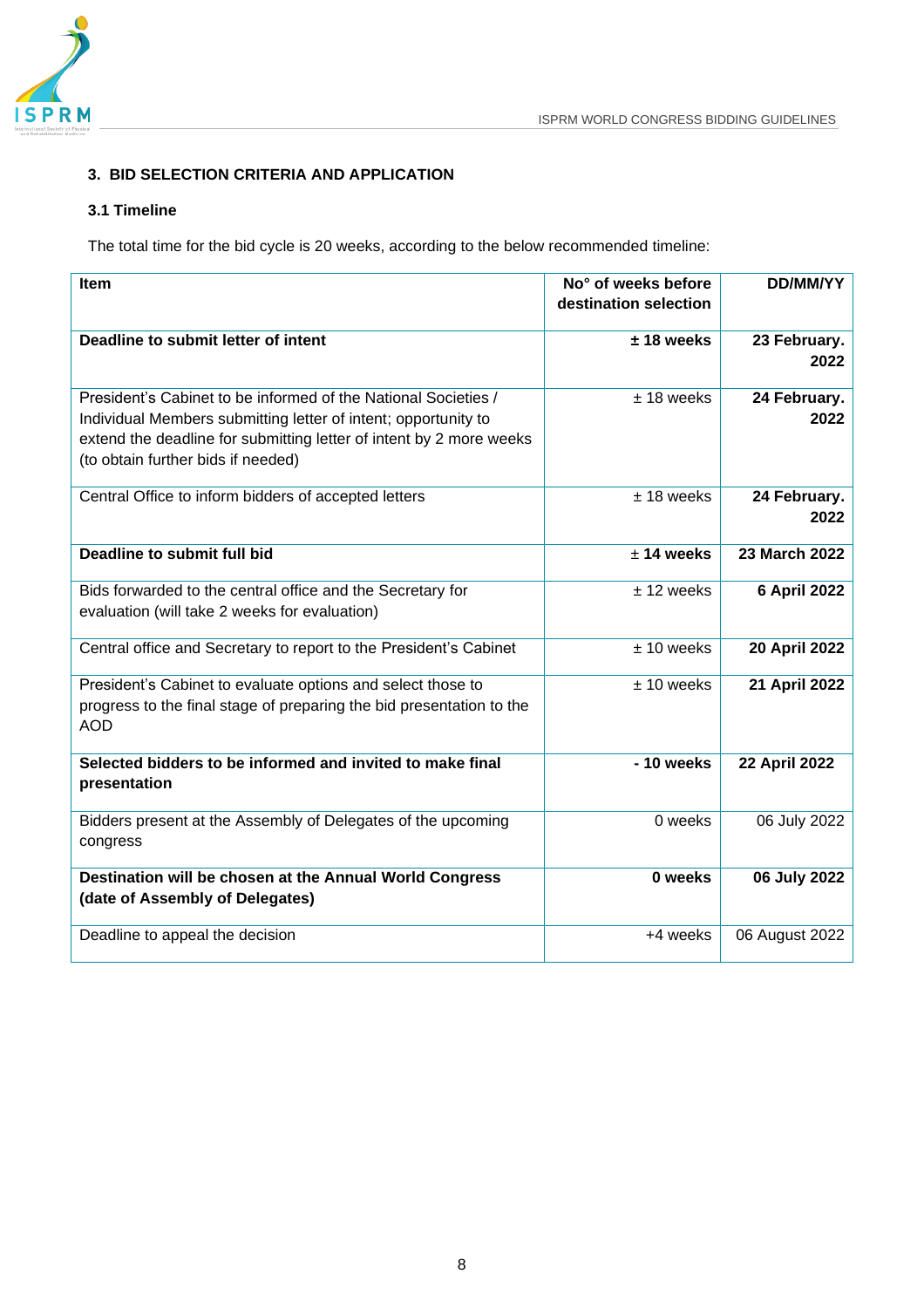#### **3.2 Criteria**

Bids will be accepted from:

- any active National Society member; in case of multiple National Societies in one country, the bid should be submitted in agreement with the other society(ies)
- any active individual member formally supported by an active ISPRM National Society member in the same country

Bidders must demonstrate the following conditions:

- Be fully paid up (dues paid in full for last 2 years at time of bid) and remain in good standing until time of congress
- Be a member for 5 years at the time of the congress for which a bid is being placed (exceptions may be approved by the ISPRM President's Cabinet)

#### <span id="page-9-0"></span>**3.3 Supporting documents**

In order to support their candidature, applicants are required to submit a "Bid Book" containing information about the compliance of their application with the standards for the organisation of ISPRM World Congresses.

The following items will be required as part of the Bid book:

- Letters of application addressed to: The International Society of Physical and Rehabilitation Medicine (ISPRM)
- Country accessibility
- Recommended venue
- Venue information including:
	- **1.** Available dates
	- **2.** Suggested hall allocation
	- **3.** Proposal for venue rental
	- **4.** Floor plans and capacities (or links to online information)
	- **5.** Accessibility requirements (facilities for wheelchair, motorized scooter, etc)
	- **6.** Contact information for venue
	- **7.** Information about exclusive suppliers (AV, Catering, etc)
- Hotel Information including:
	- **1.** General information about number and type of hotels
	- **2.** General pricing information
- Information about city/national support for meeting
- Congress partners and supporting organisations
- Contact details of the Convention Bureau (if applicable)
- Recommended scientific themes
- Budget of the World Congress; there will be a fee (in euros) payable to the ISPRM by the host country/organizer, independent of the financial results of the Congress

The following items may be submitted with the bid:

- Letter(s) of support from the most senior person within the host organization(s)
- Letter(s) of support from at least one national University
- Letter(s) of support from national & regional organizations actively involved in PRM
- Letter(s) of support from relevant local Government authorities related to the area
- List of local companies related to the area which are potential sponsors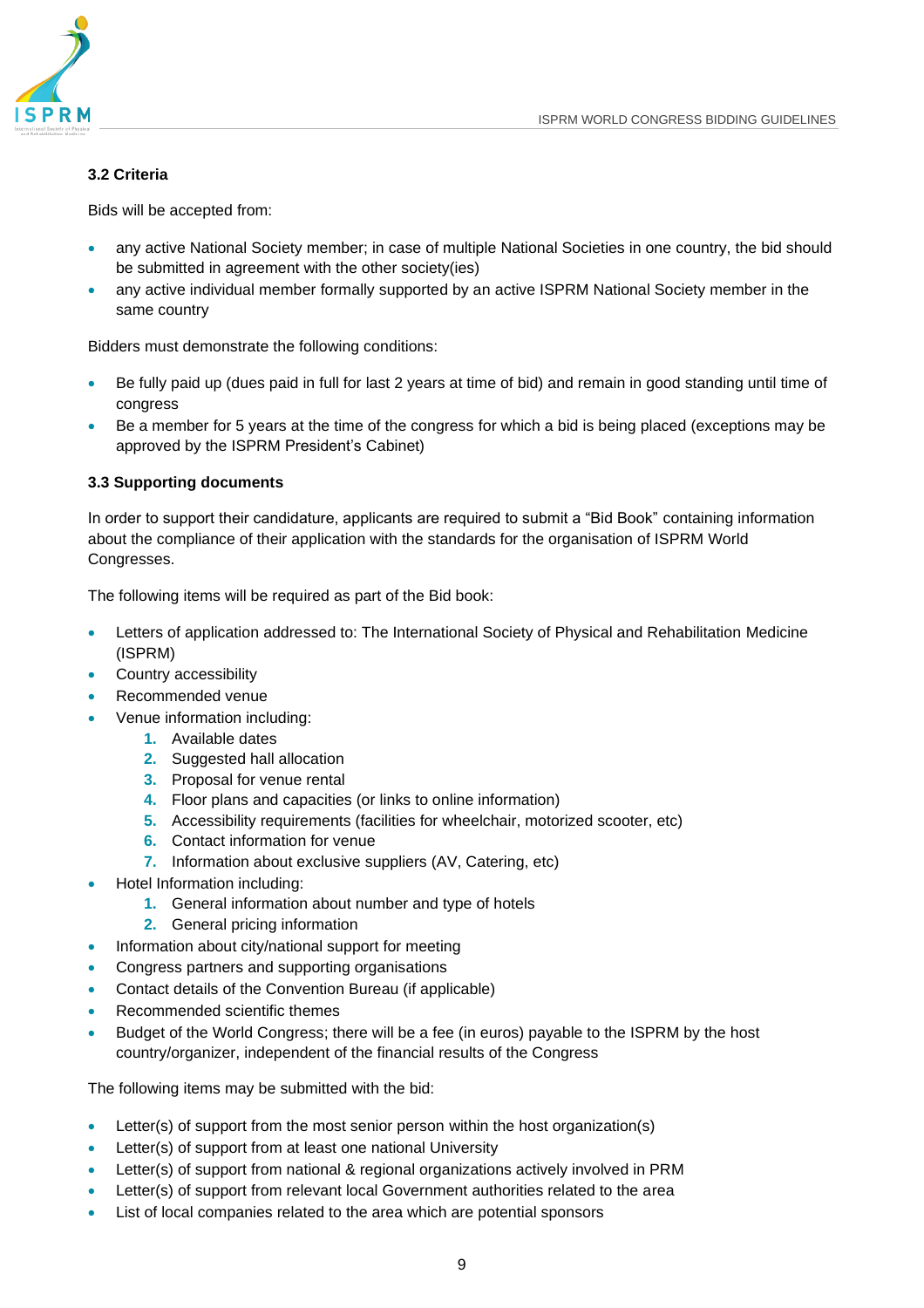

Letter of support from the city convention bureau

The Bid book needs to be sent electronically to the ISPRM Central Office [\(isprmoffice@aimgroup.eu\)](mailto:isprmoffice@aimgroup.eu). A confirmation of submission will be provided upon receipt.

# <span id="page-10-0"></span>**3.4 Regulations and compliance**

- All bidders must consider the pharmaceutical codes of practice appropriate to the region and their country when presenting a bid.
- Additional promotion and the distribution of gifts and giveaways or other incentives to canvas votes may **not** be undertaken prior to the bid or during the bid.
- Canvassing through individual or mass email, purchase of booth space or additional advertising at other meetings is **not** permitted before or during the bid process. Infringement of the canvassing rules will mean the bid may be disqualified. ISPRM (and the Central Office) are responsible for the governance and enforcement of these rules and procedures and have the option to disqualify a bid if there has been an infringement of the rules.

#### <span id="page-10-1"></span>**3.5 Screening and approval**

After receiving the full bid, the ISPRM Secretary and ISPRM Central Office will screen applications and submit those approved applicants to the President's Cabinet for evaluation. Note: the option for a preselection visit should be paid by the local organizing committee

The full bids and site selection reports are submitted to the President's Cabinet for evaluation and selection of those to progress to the final stage. ISPRM will have the right to refuse suggested venues that are considered to be unsuitable.

Those selected will be informed and asked to make a final presentation at the ISPRM Annual Assembly of Delegates (AOD), which will select the next host of the ISPRM World Congress.

#### <span id="page-10-2"></span>**3.6 Bid presentation and voting procedure**

Each bidder will have 10 minutes to make their presentation with a further 5 minutes to answer questions from the floor. The presentation will only be done by the bidding team and be limited to 5 presenters (other attendees from the bidding country team may attend the AOD as observers with no voting rights)

Bidders are allowed to distribute a copy of the bid presentation (hard or soft copy) to the AOD when starting their presentation.

A bid template can be provided to bidders to assist in the preparation of the bid for the AOD meeting. It provides some structure to ensure all the required information is included within the bid. Additional slides and information can be included as desired and a different layout and design can be used if preferable.

#### <span id="page-10-3"></span>**3.7 Venue selection**

The selected applicant may be visited by a member of ISPRM as designated by the ISPRM President's Cabinet in order to check if the city, hotels and congress venues meet ISPRM requirements, including accessibility aspects. All costs related to this visit (flight, lodging etc.) are to be borne by the Congress budget.

If not appropriate, the Local Organizing Committee has the right to propose a new city, hotels or venues. If again considered not appropriate, the organisation of the Congress will be assigned to the applicant voted in second position (if positively evaluated after the site inspection). Electronic voting may be a possibility for future selection processes.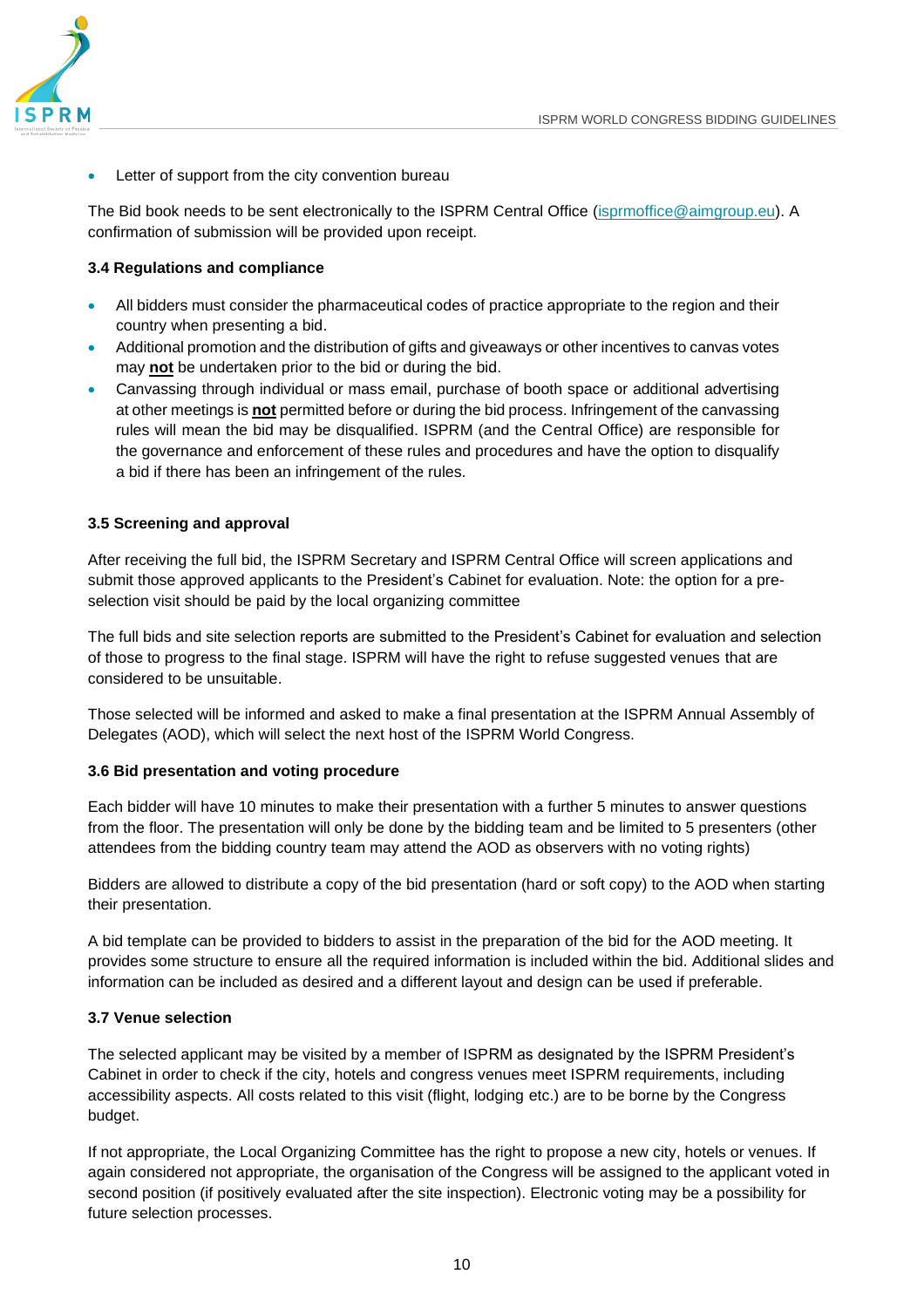# <span id="page-11-0"></span>**3.8 Appeals**

If a bidder wishes to appeal the decision on the grounds of actions being undertaken which put in question the validity of the vote, they are able to do so by submitting a written letter to the ISPRM President's Cabinet (with copy to the Central Office) outlining the basis for their appeal. This will be reviewed by ISPRM and if necessary investigation made. A response will be submitted within 4 weeks. The decision by the President's Cabinet regarding the findings of the investigation is final.

# <span id="page-11-1"></span>**4. AGREEMENT, ROLES AND RESPONSIBILITIES**

The Local Organizer can appoint a local Professional Congress Organizer (PCO) who will be responsible for the organisation, administration, and all financial aspects of the Congress. ISPRM has ultimate executive responsibility and authority for the overall organization of the ISPRM World Congress.

# <span id="page-11-2"></span>**4.1 Agreement**

Agreement between ISPRM and the Local Organizing Committee (LOC):

- A contract will be signed by ISPRM and the National Society of the host country **no later than two (2) years prior to the congress**. This contract should be signed by the President, President-Elect and Executive Director of the ISPRM and by the Chairman of the LOC and the President of the local hosting National Society.
- After the final selection of the applicant, in order to mitigate risks associated with the organisation and implementation of ISPRM World Congresses, the PCO (with the help of the LOC when needed) should submit an agreed timeline to the President's Cabinet according to the established timeline guideline (see Appendix  $\frac{4}{1}$  $\frac{4}{1}$  $\frac{4}{1}$  for optimal timeline).
- The LOC will present an update about the Congress at the ISPRM Annual Assembly of Delegates; and at any other time upon request of the President's Cabinet.

# <span id="page-11-3"></span>**4.2 Roles, duties and responsibilities**

ISPRM has full and final decisions for all aspects of the ISPRM congress, including the organization, planning, coordination, and scientific program.

The full overview of roles, duties and responsibilities for all parties involved (ISPRM, LOC) is described in Appendix 5 – [Division of Duties.](#page-18-0)

# <span id="page-11-4"></span>**4.4 Congress Sponsorship and exhibition**

Handling ISPRM World Congress Sponsorship is a task to be shared by ISPRM and its Central Office, the LOC and local PCO.

A joint booth promoting ISPRM as well as the next congress will be available at each ISPRM World Congress, the cost for this booth will be part of the Congress budget.

Additionally, sponsoring of speakers and sessions or workshops must be marked clearly in the program. Other ethical issues regarding Congress sponsors shall be addressed on a case-by-case basis by the Congress Scientific Committee, ISPRM President's Cabinet, the PCO and the LOC.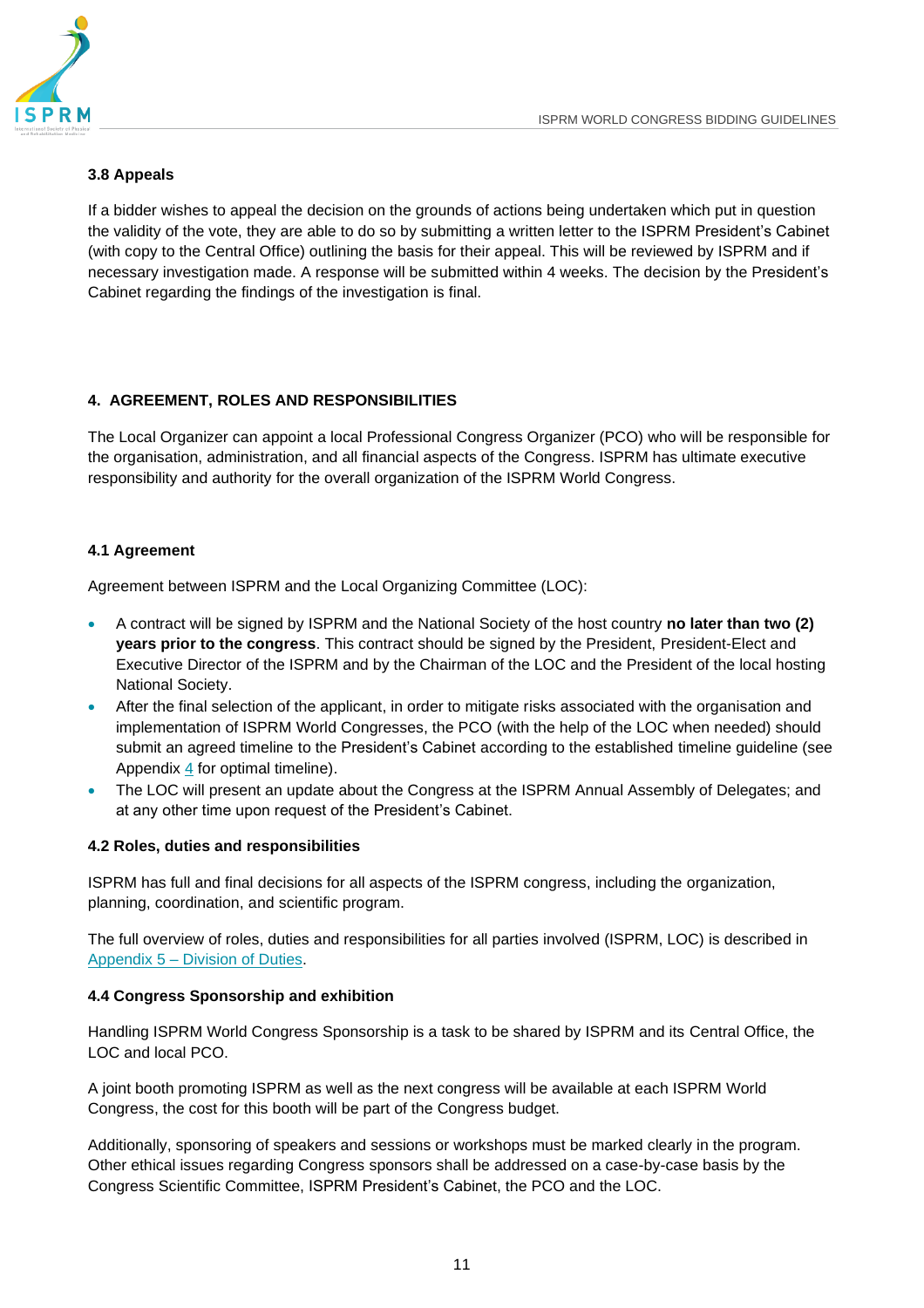

LOC and PCO MUST send ISPRM the list of sponsors and contact info (template provided) no later than 1 month before the congress and, if necessary, add any updates after the Congress no later than 1 month.

# <span id="page-12-0"></span>**4.5 President's Cabinet retreat**

The expenses of the PC retreat are covered by the Congress and must be included in the Congress budget. The President's Cabinet retreat begins immediately after the closing ceremony and it lasts 1.5 – 2 days. The invitations are the responsibility of the ISPRM President, and can include up to 15 participants plus the Local Organizers invited by the ISPRM President.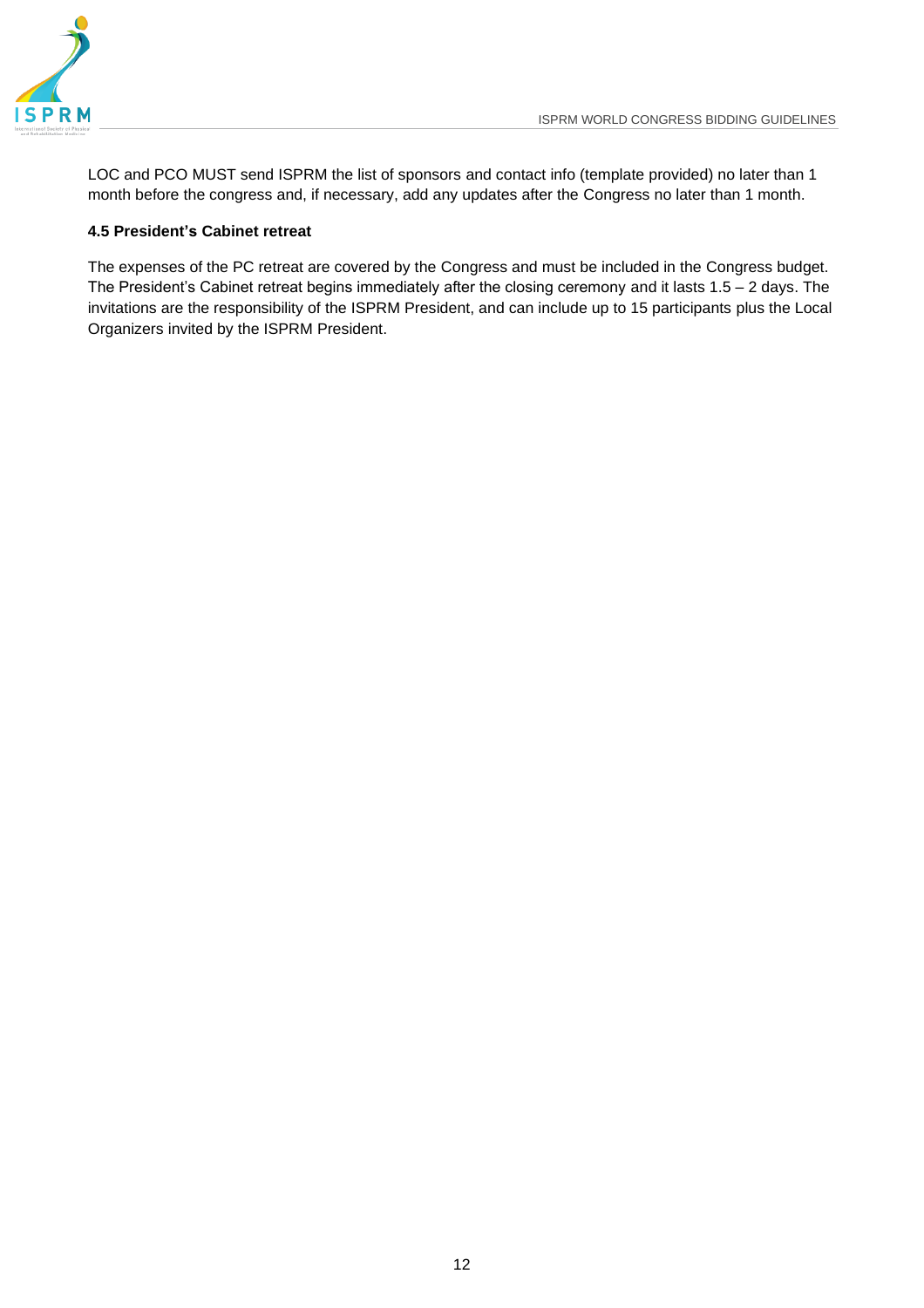

#### <span id="page-13-0"></span>**5. FINANCE AND ACCOUNTABILITY**

All funds collected for the purpose of the ISPRM World Congress shall be applied only for the purpose of the ISPRM World Congress and the accounts thereof will be submitted to the ISPRM Executive Committee and Assembly of Delegates for final approval.

The Local Organizer will provide a standard budget and provide updates of the budget during each of the upcoming ISPRM Annual Assembly of Delegates as well as at any specific demands from the ISPRM President, Treasurer, Secretary, or the Local Organising Committee.

ISPRM would consider various business models between the parties involved, aiming for a consensus agreement on profit-sharing as a result of the Congress.

The Local Organizer will have a maximum of 120 calendar days after the closing ceremony of the Congress to deliver the final financial report to ISPRM's President's Cabinet for approval. Once the President's Cabinet approves the final financial report, the Local Organizer will have a maximum of 14 calendar days to transfer the agreed amount upon revenues to ISPRM.

ISPRM has the right to ask for a financial audit of the Congress accounts to be performed through an international recognized auditing office. Costs involved for this audit will be borne by the Congress budget.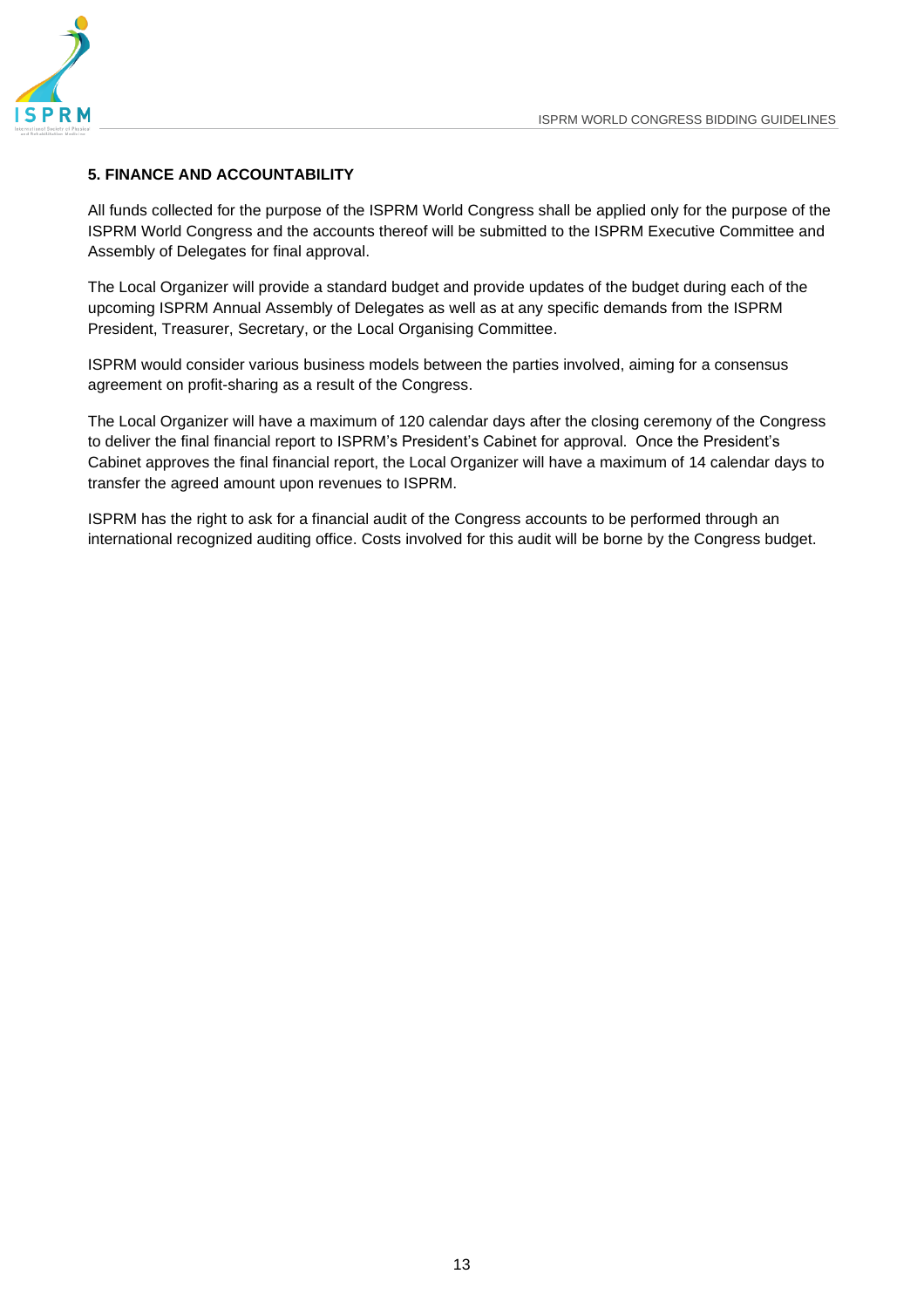

# <span id="page-14-0"></span>**APPENDIX 1 - General guidelines on events accessibility**

The following accessibility tools and requirements are mandatory in Congress physical and virtual environments, regarding both physical and communication barriers:

- Fully accessible Congress website (according to the standards of the World Wide Web Consortium, W3C) to be developed and managed by the PCO;
- Accessible accommodations and shuttle/transfer service for participants with disabilities;
- Barrier free environment (stairs, steps, over sloping ramps, inaccessible toilets, inadequate tactile floor, reserved places for wheelchair users in auditoriums and conference rooms, access ramp to the stage, and etc.), and barrier free routes from the parking lot/entrance to the registration area, auditoriums and conference rooms, toilets and food courts, to be managed by the LOC
- Sign language interpreters and deaf-blind interpreters if required
- Closed captioning (simultaneous speech-to-text translation) if required
- Audio-description if required
- Braille versions of the Congress Scientific and Social Programs, folders and other printed materials (the Congress Secretariat or Reception Desk could count on a Braille printer to deliver it on demand, or there should be Braille versions available for 2% of the Congress audience) - if required
- Information signs shall have texts, images and Braille to provide fully accessible communication if required
- Congress staff shall be trained in advance in how to approach and assist participants with different types of disabilities
- Accessible toilets which allow the person to be accompanied by its personal assistant (even if the assistant is of the opposite sex)
- Headsets or Lavalier microphones for speakers with disabilities.

Other tools and requirements are also desirable:

- Sign language interpreters at the reception desk and Congress staff
- Large-print versions of Congress Scientific and Social Programs, folders and other printed materials
- Ensure barrier free routes from the nearest bus, subway and train stations to the Congress venue
- Tactile maps of the Congress venue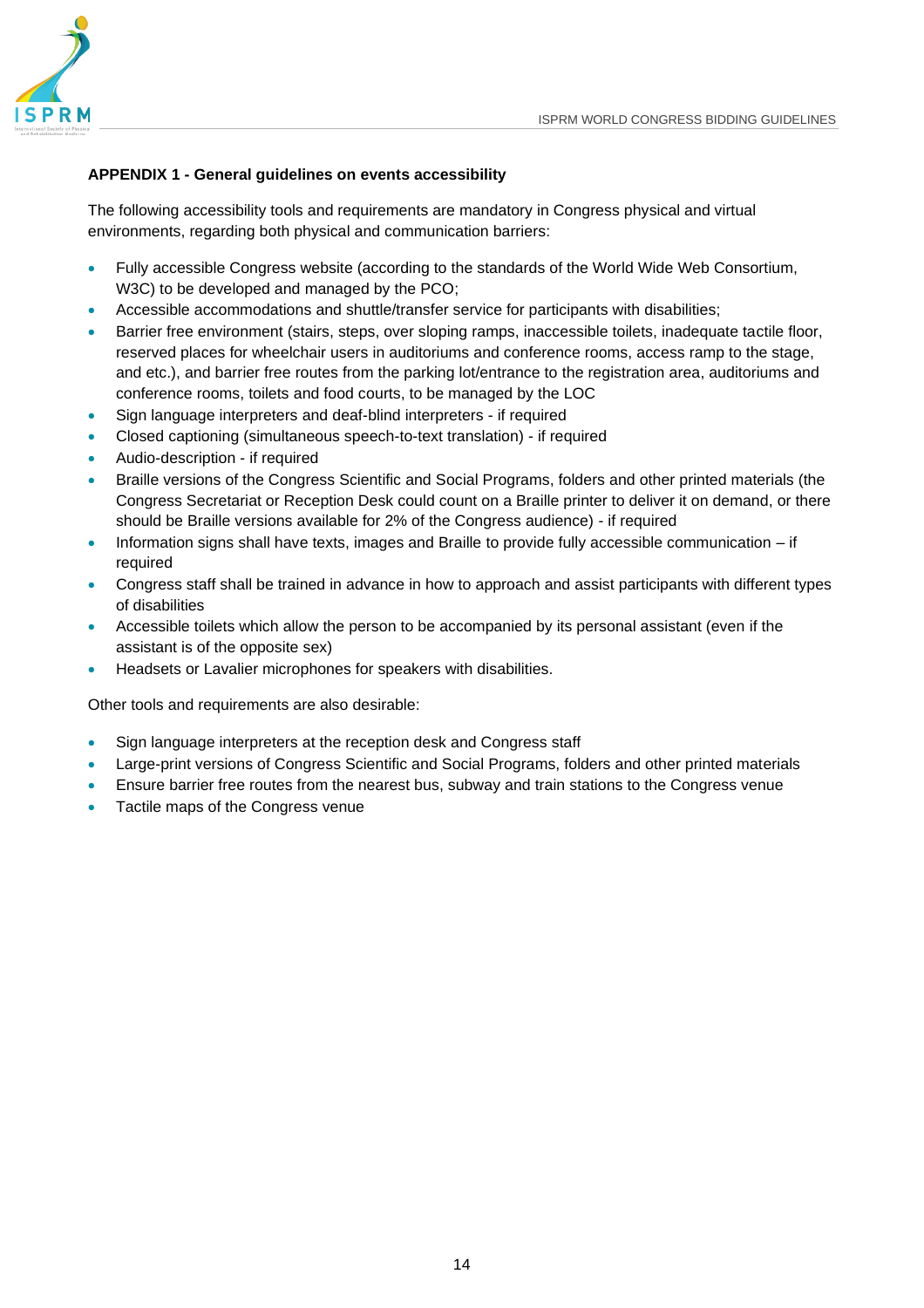

# <span id="page-15-0"></span>**APPENDIX 2 - Standardized Abstract Topic List\* (applicable for ISPRM 2019)**

Table I: Brief list of abstract topics

# **A - Biomedical sciences**

- A1 Biomechanics
- A2 Genetics
- A3 Molecular and cellular biology
- A4 Neuroscience
- A5 Physiology
- A6 Miscellaneous

#### **B - Social sciences**

- **B1 Biostatistics**
- B2 Disability studies
- B3 Economics
- B4 Psychology
- B5 Miscellaneous

# **C - Clinical sciences**

- C1 Health conditions (nervous system, musculoskeletal system, cardiopulmonary system)
- C2 Pain
- C3 Diagnosis
- C4 Complications/sequelae (ie spasticity, immobilization and frailty)
- C5 Specific target groups (children, women, elderly, athletes, musicians, refugees, ethnic groups, workers, and others)
- C6 Miscellaneous

# **D - Therapeutics**

- D1 Exercise
- D2 Injections (joint, spine, etc.)
- D3 Integrative medicine
- D4 Pharmacological agents
- D5 Physical Modalities
- D6 Neurostimulation (rTMS, tDCS, etc.)
- D7 Miscellaneous

# **E - Engineering and technology**

- E1 Assistive products
- E2 Prosthetics and orthotics
- E3 Robotics
- E4 Wheelchairs and other mobility devices
- **E5 Virtual Reality**
- E6 Telerehabilitation

E7 Miscellaneous

#### **F - Health policy and systems**

- F1 Community based rehabilitation
- F2 Economics (cost-effectiveness)
- F3 Infrastructure and resources
- F4 National policy and law
- F5 Rehabilitation across the continuum of care
- F6 Rehab management (certification and accreditation)
- F7 TEAM work: Rehab Professionals
- F8 Miscellaneous

# **G - Functioning and disability**

- G1 ICF
- G2 Classification systems (ICD, ICHI, ICSO-R)
- G3 Labor market and participation
- G4 Miscellaneous

#### **H - Specialty development**

- H1 Education (medical student, residency & post-graduate)
- H2 Organizational development (international associations)
- H<sub>3</sub> Research
- H4 Miscellaneous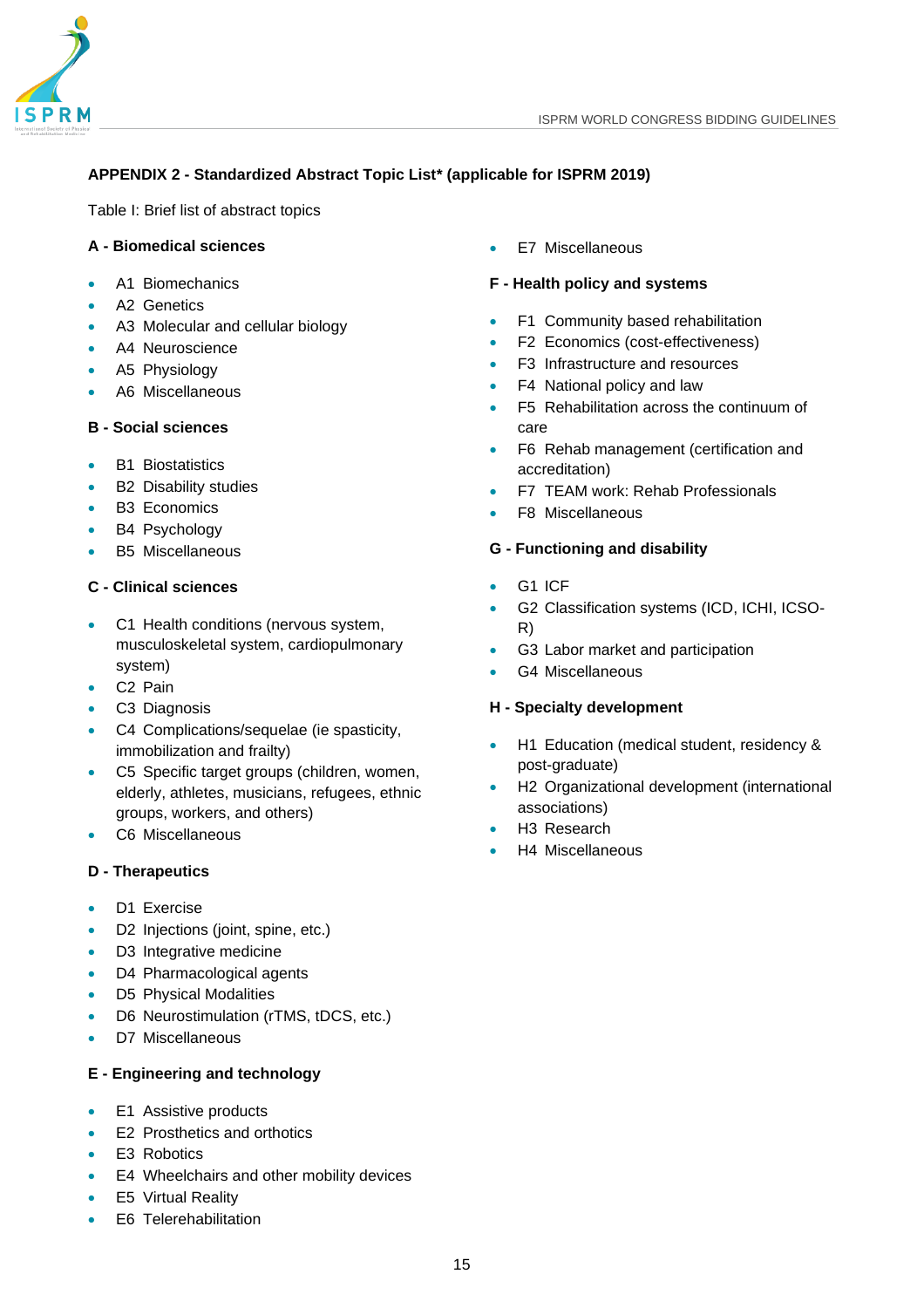

# **APPENDIX 3 – ISPRM Invited Speakers reimbursement policy**

| Category                                                                                                | <b>Est Vol</b> | <b>Free</b><br>Registration | <b>Accommodation</b><br>Up to 5 nights at<br>Headquarters<br>hotel | <b>Travel</b><br>Up to:<br>From region of<br>congress: 500<br><b>EUR</b><br>ROTW: 1,500 | <b>Presidential</b><br><b>Dinner</b><br>(inc)<br>spouses) | <b>Networking</b><br>Reception<br>(inc<br>spouses) |
|---------------------------------------------------------------------------------------------------------|----------------|-----------------------------|--------------------------------------------------------------------|-----------------------------------------------------------------------------------------|-----------------------------------------------------------|----------------------------------------------------|
|                                                                                                         |                |                             |                                                                    | <b>EUR</b><br>✓                                                                         | ✓                                                         | ✓                                                  |
| President's Cabinet (PC) & Executive Director<br>Council of Past Presidents (CPP)                       | 7(14)          | $\checkmark$<br>✓           | (35 nights)<br>✓                                                   | ✓                                                                                       |                                                           |                                                    |
|                                                                                                         | 6(12)          |                             | (30 nights)                                                        |                                                                                         |                                                           |                                                    |
| Executive Committee Members from low, lower-middle<br>income countries                                  | $\overline{2}$ | $\checkmark$                |                                                                    |                                                                                         |                                                           |                                                    |
| Congress Scientific Committee Chair                                                                     | $\mathbf{1}$   | $\checkmark$                | (5 nights)<br>✓                                                    | $\checkmark$                                                                            | $\checkmark$                                              | ✓                                                  |
| <b>ISPRM LOC Member</b>                                                                                 | 10             | $\checkmark$                | Upon request -<br>limit 25 nights                                  |                                                                                         | ✓                                                         | ✓                                                  |
| <b>ISPRM Committee Chairs</b><br>(10 chairs in total - expect 6 inc as part of PC & CPP or<br>speakers) | $\overline{4}$ | ✓                           |                                                                    |                                                                                         |                                                           |                                                    |
| Invited Speaker - plenary & Keynote                                                                     | 10             | ✓                           | up to 4 nights<br>✓<br>(40 nights)                                 | ✓                                                                                       | ✓                                                         | ✓                                                  |
| Long Workshop Organiser i.e. Chair                                                                      | 10             | $\checkmark$                |                                                                    |                                                                                         |                                                           |                                                    |
| All other invited speakers (congress or workshop)                                                       | 100 max        | ✓                           |                                                                    |                                                                                         | ✓                                                         |                                                    |
| Award winners (Sydney Licht, Herman Flax, Haim Ring)                                                    | 4              | $\checkmark$                |                                                                    |                                                                                         | $\checkmark$                                              | ✓                                                  |
| <b>TOTAL (193)</b>                                                                                      | 154<br>(165)   | 154                         | 34 (135 nights)                                                    | 24                                                                                      | 140                                                       | 40                                                 |

<span id="page-16-0"></span>Please note, if budget allows, discount registration for other participants i.e. special situations decided on a case by case basis may be offered.

\* All reimbursements are subject to available budget \*\* Presidential dinner invitation list determined by LOC to be agreed by ISPRM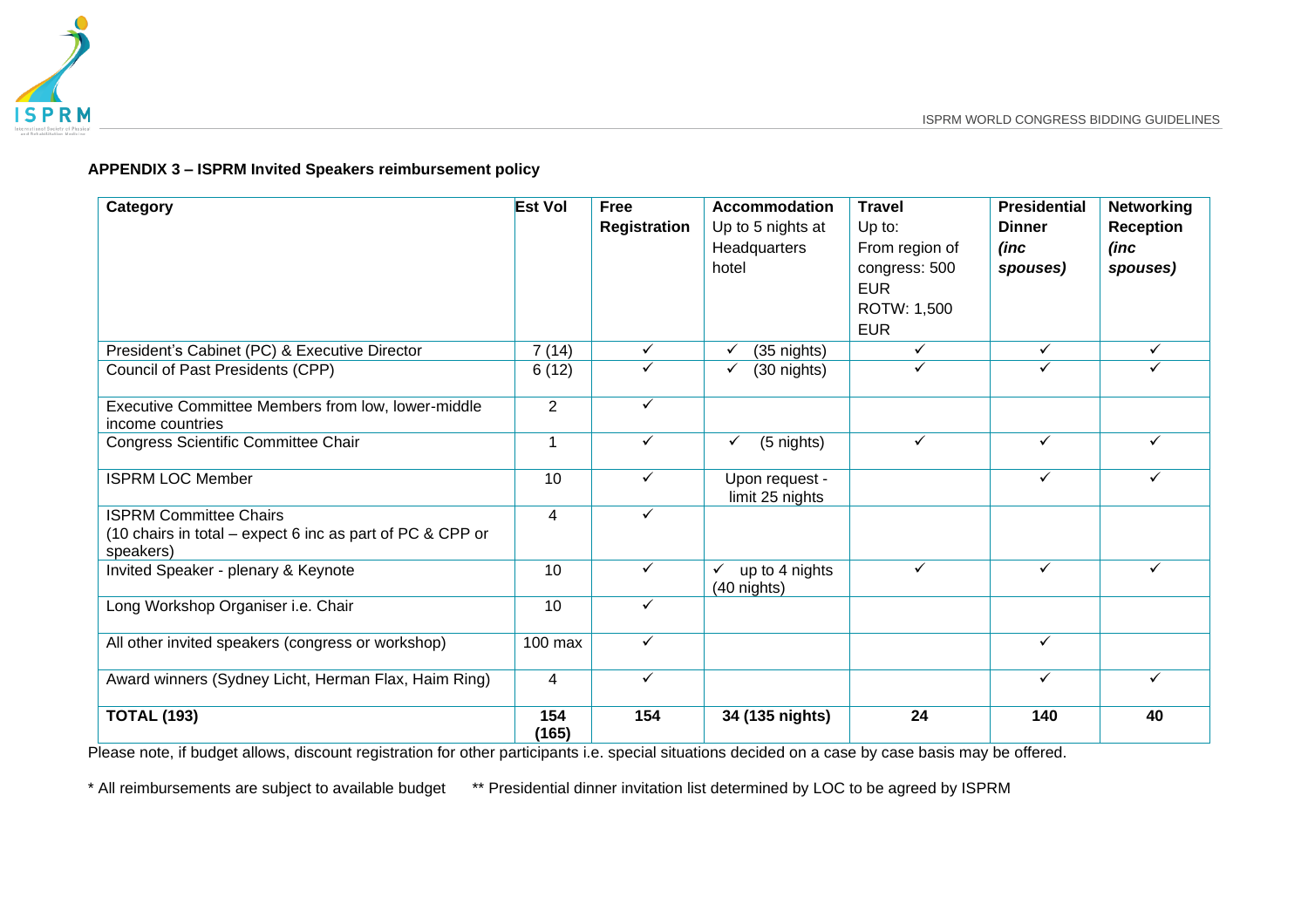

# <span id="page-17-0"></span>**APPENDIX 4 - Recommended timeline/key milestones**

#### **36 months prior to the Congress**

- Kick off meeting share Division of Duties and draft timeline
- Venue negotiations
- Confirmation of LOC and Congress Scientific Committee
- Development of congress concept, logo, promo pack, website page
- LOC ISPRM contract
- Quarterly status update meetings

#### **24 months prior to the Congress**

- Present preliminary programme
- Marketing plan
- Local promotion
- Website
- Compile local industry contacts
- Draft budget
- Quarterly status update meetings

# **18 months prior to the Congress**

- Present a functioning Congress website (with all information already presented to the Scientific Congress Committee outlined above)
- Draft Scientific Program available
- Monthly status update meetings

#### **12 months prior to the Congress**

- Marketing and promotion
- Abstracts submission and scientific program
- Speaker management
- Registration online open
- Final program (to be finalised at the latest 6 months prior to the Congress)
- Business meetings organisation
- Awards and grants
- Venue site inspection for accessibility

#### **On a monthly basis starting 12 months prior to the Congress**

- Number of registrations
- Confirmed speakers
- Confirmed Exhibitors
- Negotiated sponsorships
- Budget update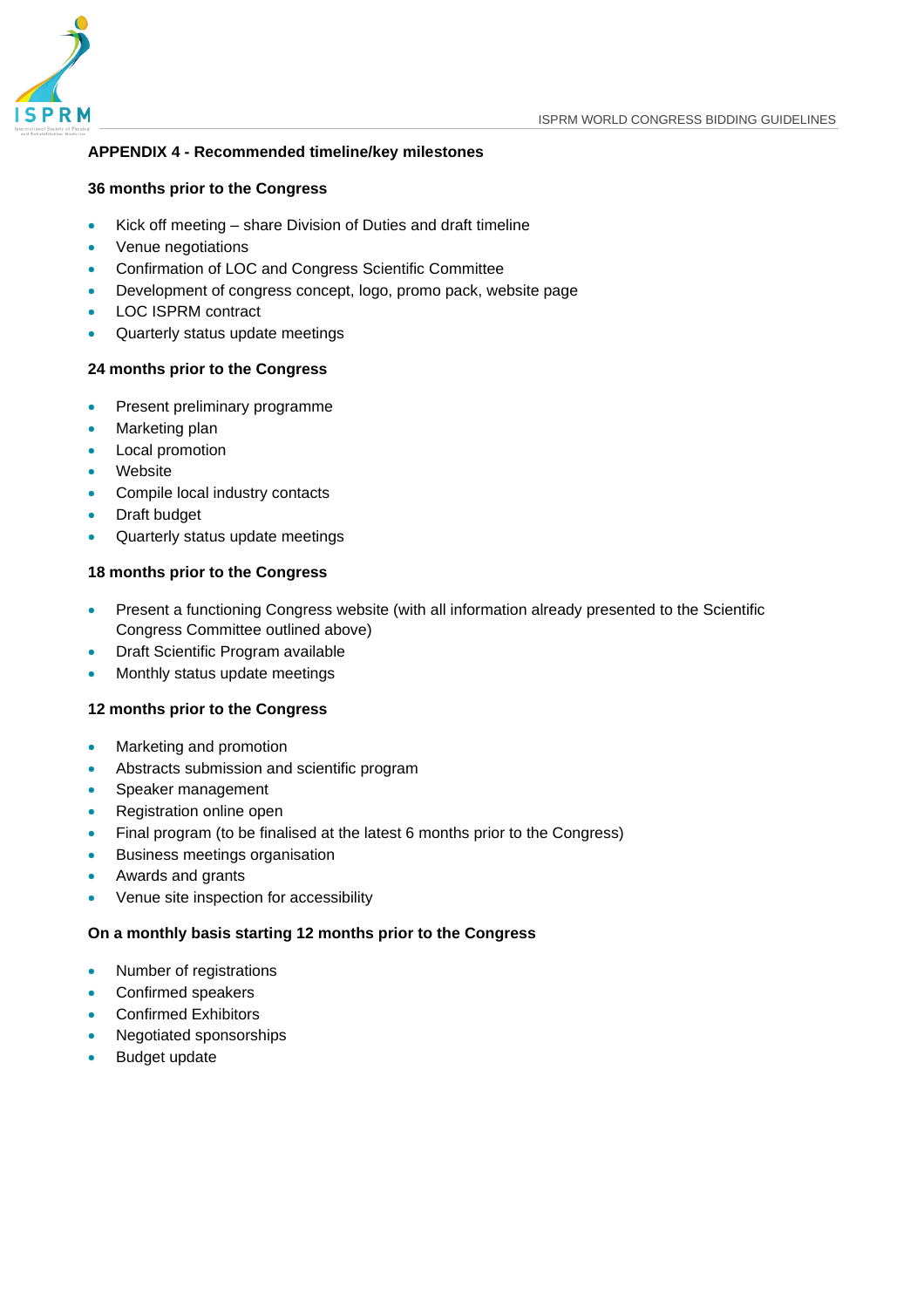

# **APPENDIX 5 – Division of Duties**

The below division of duties is subject to agreement

<span id="page-18-0"></span>

|                          |                                      | <b>LOC/Local</b><br><b>PCO</b>                           |                                 |              |
|--------------------------|--------------------------------------|----------------------------------------------------------|---------------------------------|--------------|
|                          | <b>President's</b><br><b>Cabinet</b> | <b>Congress</b><br><b>Scientific</b><br><b>Committee</b> | <b>Central</b><br><b>Office</b> |              |
| Venue                    | X                                    |                                                          |                                 | X            |
| Scientific               | X                                    | X                                                        | X                               | X            |
| Marketing                |                                      |                                                          | X                               | X            |
| Sponsorship & Exhibition | X                                    |                                                          |                                 | X            |
| Social Programme         | X                                    |                                                          |                                 | X            |
| Registration             | X                                    |                                                          |                                 | X            |
| Accommodation            |                                      |                                                          |                                 | X            |
| Finance and Budget       | X                                    |                                                          |                                 | X            |
| <b>Business Meetings</b> |                                      |                                                          | X                               | $\mathsf{X}$ |
| On site                  |                                      |                                                          |                                 | X            |
| General                  | X                                    |                                                          | X                               | X            |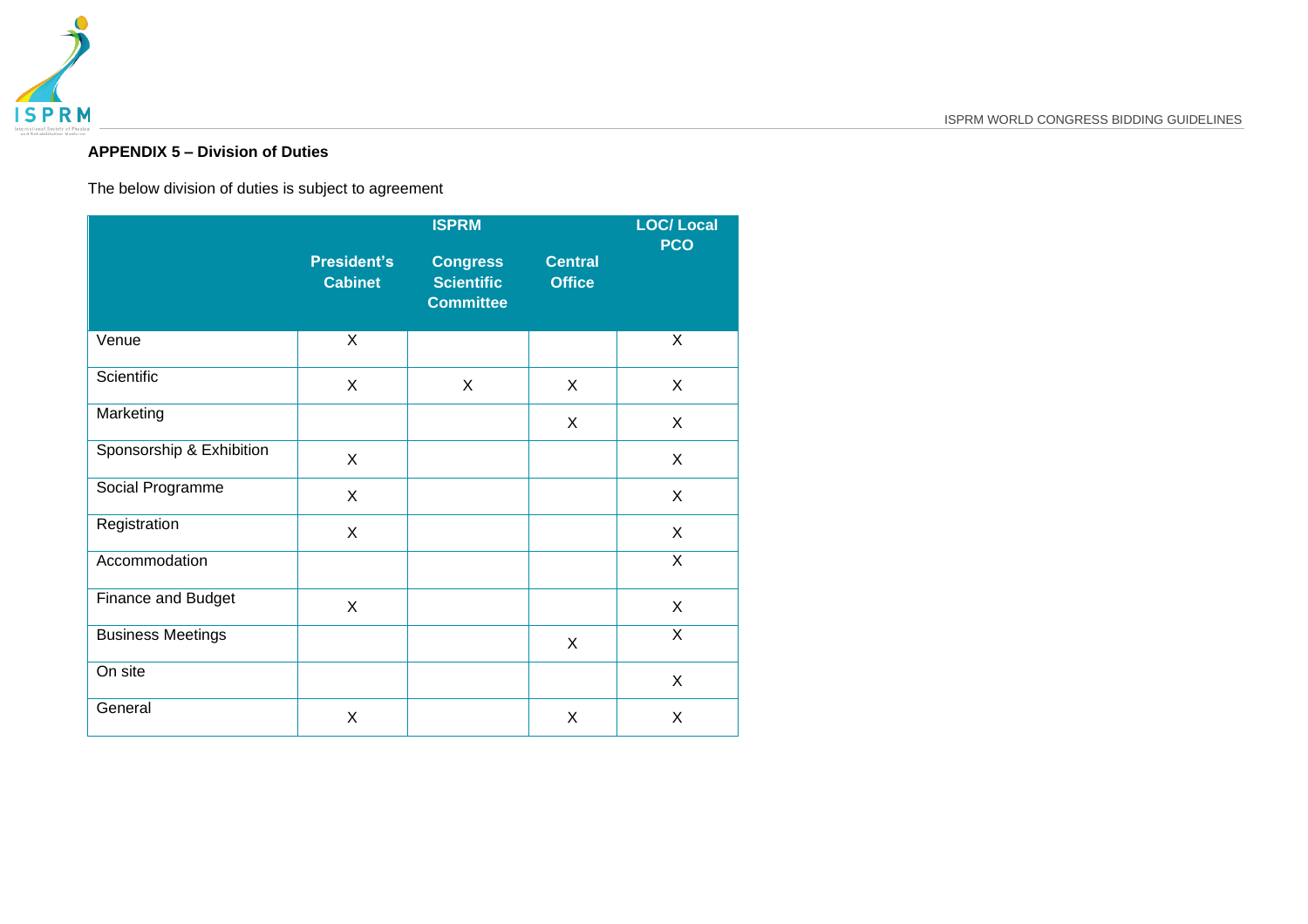

|                   |                                                                                                                                                                                                                                 | <b>ISPRM</b>                                                                                                                                                                                                                                                                                        |                                                                                                                                                                                                                                                 | <b>Local PCO appointed by LOC</b>                                                                                                                                                                                                                                                                                                                                                                                                                                                                                                                             | <b>LOC</b>                                                                                                                                                                                                                                                                                                              |  |  |
|-------------------|---------------------------------------------------------------------------------------------------------------------------------------------------------------------------------------------------------------------------------|-----------------------------------------------------------------------------------------------------------------------------------------------------------------------------------------------------------------------------------------------------------------------------------------------------|-------------------------------------------------------------------------------------------------------------------------------------------------------------------------------------------------------------------------------------------------|---------------------------------------------------------------------------------------------------------------------------------------------------------------------------------------------------------------------------------------------------------------------------------------------------------------------------------------------------------------------------------------------------------------------------------------------------------------------------------------------------------------------------------------------------------------|-------------------------------------------------------------------------------------------------------------------------------------------------------------------------------------------------------------------------------------------------------------------------------------------------------------------------|--|--|
|                   | <b>President's Cabinet</b>                                                                                                                                                                                                      | <b>Congress Scientific</b><br>Committee (CSC)                                                                                                                                                                                                                                                       | <b>Central Office</b>                                                                                                                                                                                                                           |                                                                                                                                                                                                                                                                                                                                                                                                                                                                                                                                                               |                                                                                                                                                                                                                                                                                                                         |  |  |
|                   | budget and scientific program.                                                                                                                                                                                                  |                                                                                                                                                                                                                                                                                                     | ISPRM President's Cabinet has full and final decisions for all aspects of<br>the ISPRM congress, including the organization, planning, coordination,                                                                                            |                                                                                                                                                                                                                                                                                                                                                                                                                                                                                                                                                               |                                                                                                                                                                                                                                                                                                                         |  |  |
| <b>Venue</b>      | Participate in site visits<br>to ensure adherence to<br><b>ISPRM</b> requirements                                                                                                                                               |                                                                                                                                                                                                                                                                                                     | Participate in site visits to<br>ensure adherence to ISPRM<br>requirements                                                                                                                                                                      | Negotiate and sign contract with<br>the congress venue, catering, AV<br>supplier, technical supplier, stand<br>builder, etc.                                                                                                                                                                                                                                                                                                                                                                                                                                  | <b>Recommend Congress</b><br>$\bullet$<br>dates<br>$\bullet$<br>Approve that venue meets<br>the congress requirements                                                                                                                                                                                                   |  |  |
| <b>Scientific</b> | Appointment of<br>$\bullet$<br>international faculty<br>members for CSC<br>(9)<br>Final approval of<br>$\bullet$<br>CSC members and<br>Chair<br>Final approval of<br>$\bullet$<br>Scientific<br>Programme &<br>invited speakers | Proposing 9 CSC<br>$\bullet$<br>members and Chair<br>with LOC<br>Developing Scientific<br>$\bullet$<br>Program: topics,<br>invited speakers<br>Review and<br>$\bullet$<br>scheduling of<br>abstracts by the<br><b>Review Committee</b><br>(together with the<br>LOC and with the<br>support of PCO) | Support in arranging<br>$\bullet$<br>society related sessions<br>(Committee driven & joint<br>sessions)<br>Arrangements for<br>$\bullet$<br>Abstracts Supplement in<br><b>JISPRM</b><br>Review of Program Book<br>$\bullet$<br>before printing  | Support and management to<br>$\bullet$<br>develop Scientific Programme inc<br>technical assistance<br>Invitations to speakers and<br>$\bullet$<br>administrative follow up<br><b>Online Abstract Processing</b><br>$\bullet$<br>Online Session proposal system<br>Assistance in scheduling<br>$\bullet$<br><b>Business and Scientific Meetings</b><br><b>Administration of Satellite</b><br>$\bullet$<br>Symposia, Scientific Sessions<br>and all technical arrangements<br>Final Program Book<br>Coordinating with Central Office<br>re Abstract publication | Proposing 9 CSC members,<br>Chair and Review<br>Committee members in<br>conjunction with CSC<br>Operational guidelines<br><b>Developing Scientific</b><br>$\bullet$<br>Program: topics, invited<br>speakers with CSC<br>Review and scheduling of<br>abstracts (with CSC Review<br>Committee and with support<br>of PCO) |  |  |
| <b>Marketing</b>  | Sign off congress<br>branding - ensuring in<br>line with ISPRM<br>requirements                                                                                                                                                  |                                                                                                                                                                                                                                                                                                     | Assistance and input into<br>marketing plan<br>Provision of required<br>$\bullet$<br>information for the website<br>Lead in marketing concept<br>$\bullet$<br>development, to remain<br>consistent with ISPRM<br>long term congress<br>branding | Develop marketing plan<br>Implementation of marketing<br>actions inc:<br>Creative - overall concept, logo,<br>$\bullet$<br>stationery, etc<br>Website - development,<br>$\bullet$<br>implementation, maintenance<br>Printing of announcements,<br>Preliminary / Final Program                                                                                                                                                                                                                                                                                 | Assistance and input into<br>marketing plan, especially<br>to domestic market<br>Approval of local concept<br>$\bullet$<br>(developed based on<br>approved ISPRM concept)<br>Provide info for website (ie.<br>LOC info; welcome<br>message; destination info)                                                           |  |  |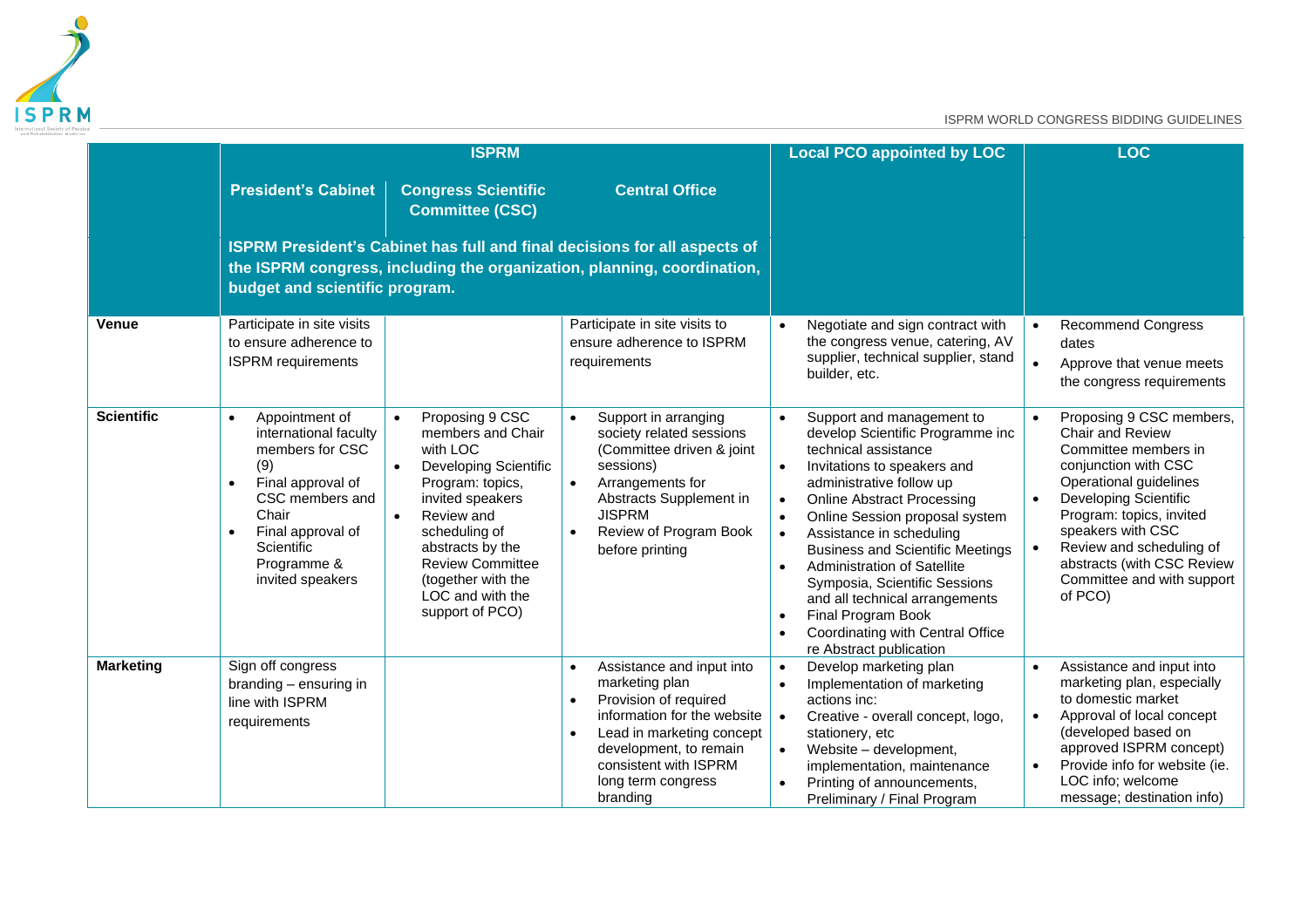

|                                     |                                                                                                                                              | $\bullet$<br>$\bullet$ | Approval of the<br>Promotional<br>Announcements/Materials<br>and printed Final Program<br>(with the LOC and PCO)<br>Make use of society<br>database for promotional<br>purposes<br>Cross-promotion with<br>partner societies |                                     | Online promotion, email<br>campaigns<br>Printing and distribution of<br>promotional materials to other<br>congresses globally (in<br>collaboration with Central Office) | Word of mouth promotion<br>and ambassadors of<br>congress                                                                                                                                 |
|-------------------------------------|----------------------------------------------------------------------------------------------------------------------------------------------|------------------------|------------------------------------------------------------------------------------------------------------------------------------------------------------------------------------------------------------------------------|-------------------------------------|-------------------------------------------------------------------------------------------------------------------------------------------------------------------------|-------------------------------------------------------------------------------------------------------------------------------------------------------------------------------------------|
| Sponsorship &<br><b>Exhibition</b>  | Provision of<br>$\bullet$<br>potential contacts<br>to PCO<br>Ongoing promotion<br>$\bullet$<br>to industry in<br>conjunction with<br>PCO/LOC |                        |                                                                                                                                                                                                                              | $\bullet$<br>$\bullet$<br>$\bullet$ | Production of industry prospectus<br>Sponsorship solicitation<br>Industry contracting and payment<br>management                                                         | Sponsorship solicitation in<br>cooperation with PCO,                                                                                                                                      |
| <b>Social</b><br>Programme          | Final approval of<br>$\bullet$<br>social venues                                                                                              |                        |                                                                                                                                                                                                                              | $\bullet$<br>$\bullet$              | Investigation and negotiation with<br>proposed social venue<br>Coordination, organization and<br>operation on site (with LOC)                                           | Recommending and<br>choosing the venues, giving<br>the "local flavour"<br>(with PCO)                                                                                                      |
| <b>Registration</b>                 | Final approval of<br>$\bullet$<br>registration fees                                                                                          |                        |                                                                                                                                                                                                                              | $\bullet$                           | Propose registration fees (with<br>LOC input)<br>Set up of registration forms on<br>the website<br><b>Registration Processing</b>                                       | Provide local knowledge for<br>review of registration fees                                                                                                                                |
| <b>Accommodation</b>                |                                                                                                                                              |                        |                                                                                                                                                                                                                              | $\bullet$<br>$\bullet$<br>$\bullet$ | Propose and negotiate<br>accommodation options<br>Set up online accommodation<br>system<br>Accommodation processing                                                     |                                                                                                                                                                                           |
| <b>Finance and</b><br><b>Budget</b> | Final budget<br>$\bullet$<br>approval                                                                                                        |                        |                                                                                                                                                                                                                              | $\bullet$<br>$\bullet$              | Finance and budget<br>management<br>Provision of regular budget<br>updates to ISPRM                                                                                     | LOC has the responsibility<br>to inform the President's<br>Cabinet (or those acting<br>under their responsibility) of<br>all the financial and budget<br>aspects of the world<br>congress |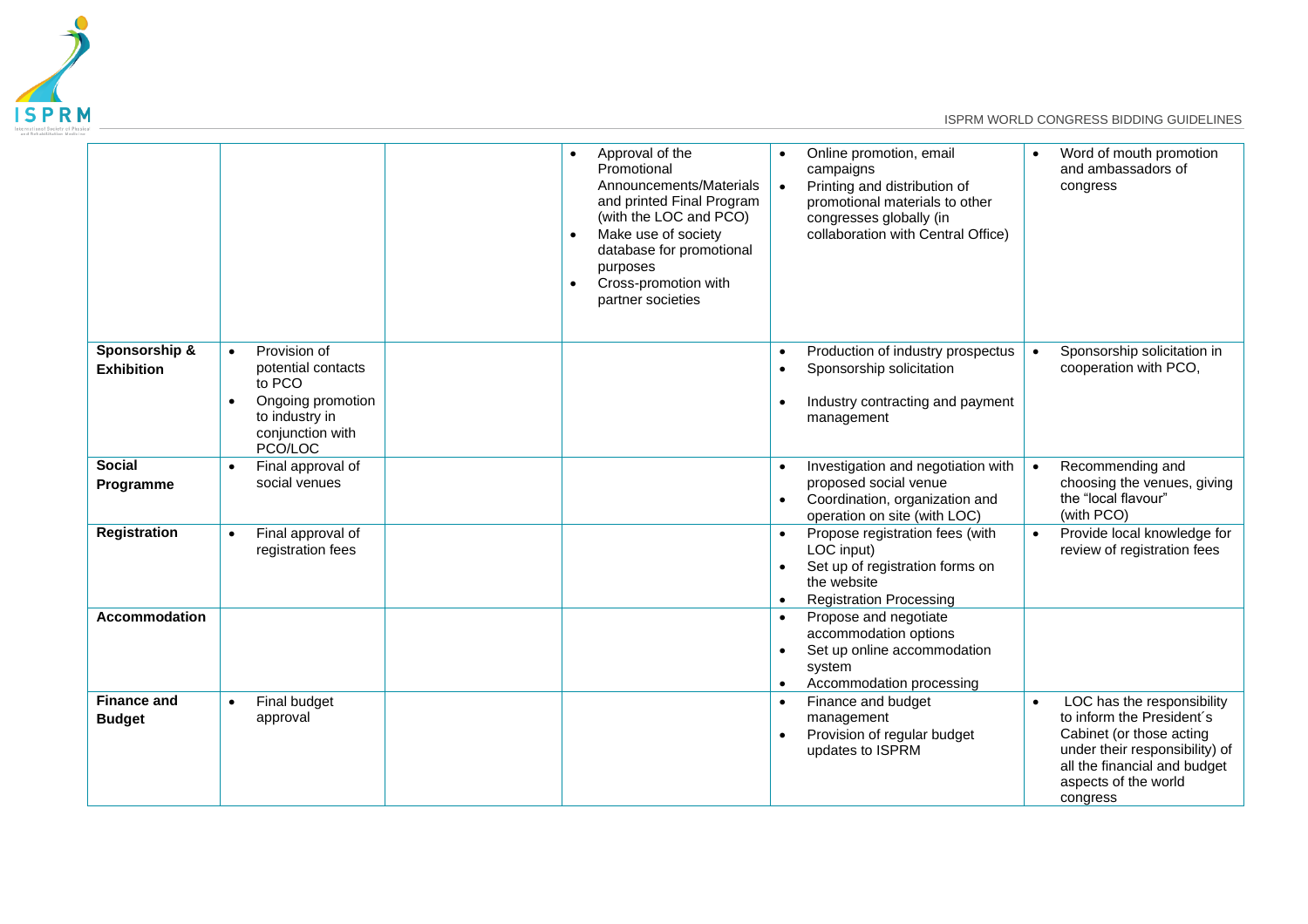

| <b>Meetings</b> | Hold status update<br>meetings with LOC                                                                                                                                                                                                                                                                                                                                                               | $\bullet$<br>$\bullet$              | Attend regular status<br>update meetings as<br>required<br>Coordinate ISPRM<br><b>Business Meetings</b>                                                                       | $\bullet$              | Coordinate and minute regular<br>status meetings as required                                                                             | $\bullet$              | Attend regular status meetings<br>as required<br>Provide progress reports to<br>ISPRM on a monthly basis<br>and as requested                                                                                                                     |
|-----------------|-------------------------------------------------------------------------------------------------------------------------------------------------------------------------------------------------------------------------------------------------------------------------------------------------------------------------------------------------------------------------------------------------------|-------------------------------------|-------------------------------------------------------------------------------------------------------------------------------------------------------------------------------|------------------------|------------------------------------------------------------------------------------------------------------------------------------------|------------------------|--------------------------------------------------------------------------------------------------------------------------------------------------------------------------------------------------------------------------------------------------|
| On site         |                                                                                                                                                                                                                                                                                                                                                                                                       |                                     |                                                                                                                                                                               | $\bullet$<br>$\bullet$ | Selection of Local DMC, signing<br>contract with the DMC - only if<br>DMC is deemed necessary<br>On Site Management, Staff<br>management | $\bullet$<br>$\bullet$ | Advising re selection of the<br><b>Destination Management</b><br>Company - DMC (only if<br>DMC is deemed necessary)<br>Assistance with<br>arrangement of volunteer<br>program and on-site printing<br>facilities                                 |
| General         | Finalize contract<br>$\bullet$<br>with LOC in<br>conjunction with<br>CO<br>Approve the<br>$\bullet$<br>Congress<br>President put<br>forward by the<br><b>LOC</b><br>Intervene in such<br>$\bullet$<br>cases where<br>political or<br>economic<br>situations might<br>prevent the<br>congress from<br>taking place<br>Travel awards &<br>$\bullet$<br>grants selection<br>process (with CO<br>and LOC) | $\bullet$<br>$\bullet$<br>$\bullet$ | Finalize contract with LOC<br>in conjunction with ISPRM<br><b>ISPRM</b> awards - selection<br>and notification<br>Travel awards & grants<br>selection process (with<br>ISPRM) | $\bullet$              | Travel awards & grants<br>implement any required platform<br>to manage                                                                   | $\bullet$              | <b>Appoint Congress President</b><br>(to be approved by PC)<br>Invite local<br>government/ministry of<br>health/municipal<br>representatives in<br>coordination with ISPRM<br>Travel awards & grants<br>selection process (with<br>ISPRM and CO) |